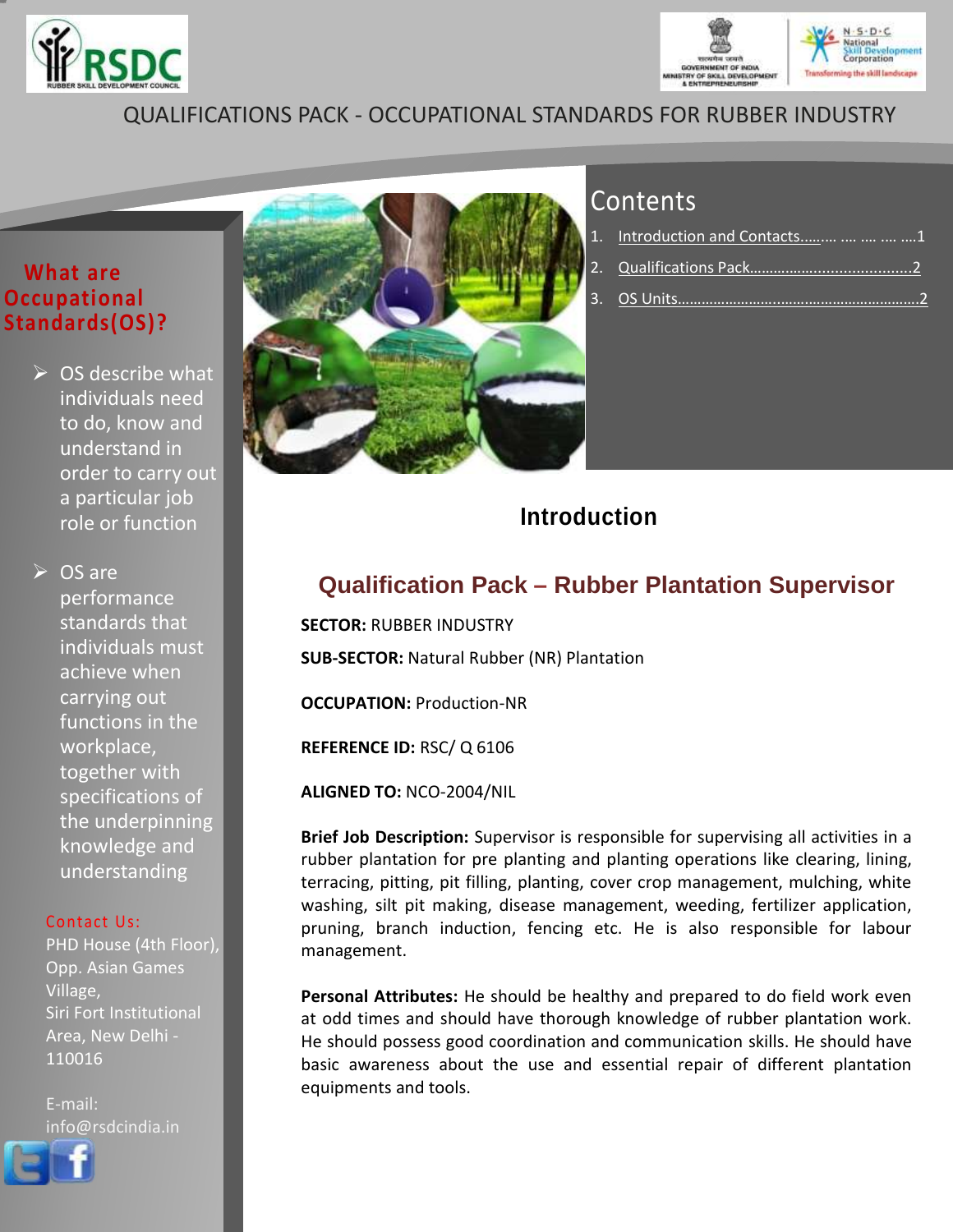



**CONSIGNATE: CONSIGNATION**<br> **Qualifications Pack for Rubber Plantation Supervisor** 

<span id="page-1-0"></span>

| <b>Qualifications Pack Code</b> | <b>RSC/Q 6106</b>                           |                       |            |
|---------------------------------|---------------------------------------------|-----------------------|------------|
| <b>Job Role</b>                 | <b>Rubber Plantation Supervisor</b>         |                       |            |
| <b>Credits(NSQF)</b>            | <b>TBD</b>                                  | <b>Version number</b> | 1.0        |
| <b>Sector</b>                   | <b>Rubber Industry</b>                      | <b>Drafted on</b>     | 22/06/2015 |
| Sub-sector                      | <b>Rubber Plantation (NR</b><br>production) | Last reviewed on      | 22/06/2015 |
| <b>Occupation</b>               | <b>Production-NR</b>                        | Next review date      | 22/06/2017 |
| <b>NSQC Clearance on</b>        | 20/07/2015                                  |                       |            |

| <b>Job Role</b>                                                                          | <b>Rubber Plantation Supervisor</b>                                                                                                                                                                                                                                                                                                                                                                                             |  |  |
|------------------------------------------------------------------------------------------|---------------------------------------------------------------------------------------------------------------------------------------------------------------------------------------------------------------------------------------------------------------------------------------------------------------------------------------------------------------------------------------------------------------------------------|--|--|
|                                                                                          |                                                                                                                                                                                                                                                                                                                                                                                                                                 |  |  |
| <b>Role Description</b>                                                                  | Supervisor is responsible for supervising all activities in a rubber<br>plantation right from pre planting and planting operations like<br>clearing, lining, terracing, pitting, pit filling, planting, cover crop<br>management, mulching, white washing, silt pit making, disease<br>management, weeding, fertilizer application, pruning, branch<br>induction, fencing etc. He is also responsible for labour<br>management. |  |  |
| <b>NSQF level</b>                                                                        | 5                                                                                                                                                                                                                                                                                                                                                                                                                               |  |  |
| <b>Minimum Educational Qualifications*</b><br><b>Maximum Educational Qualifications*</b> | XII                                                                                                                                                                                                                                                                                                                                                                                                                             |  |  |
| <b>Training</b><br>x(Suggested but not mandatory)                                        | 1. Training in all aspects of pre-planting, planting & other<br>cultural operations from a rubber plantation/ Rubber Board.<br>2. Training in using road tracer, pit maker, weed cutter<br>and sprayer/duster and other equipment/tools.                                                                                                                                                                                        |  |  |
| <b>Minimum Job Entry Age</b>                                                             | 18 years                                                                                                                                                                                                                                                                                                                                                                                                                        |  |  |
| <b>Experience</b>                                                                        | Minimum 5 years experience in rubber plantations.                                                                                                                                                                                                                                                                                                                                                                               |  |  |
| <b>Applicable National Occupational</b><br><b>Standards (NOS)</b>                        | Compulsory:<br>RSC/N 6107 Supervise Rubber Plantation Development<br>1.<br>and Maintenance<br>2. RSC/N 5003 To carry out quality checks<br>RSC/N 5005 Natural Resource Management<br>3.<br>RSC/N 5006 Providing feedback to higher authorities<br>4.<br>Optional:<br><b>NA</b>                                                                                                                                                  |  |  |
| <b>Performance Criteria</b>                                                              | As described in the relevant OS units                                                                                                                                                                                                                                                                                                                                                                                           |  |  |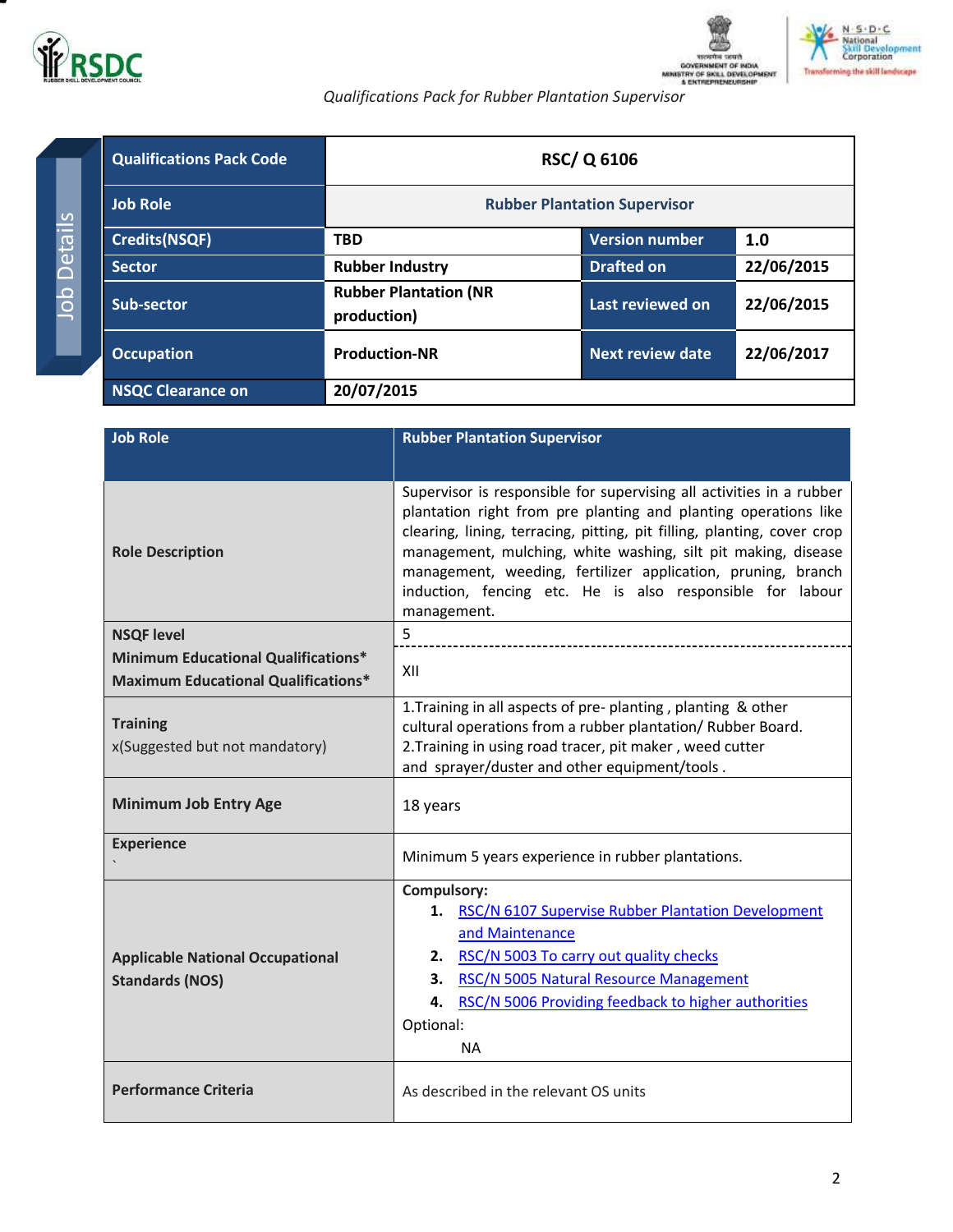

т



**CONSIGNATION**<br> **Qualifications Pack for Rubber Plantation Supervisor** 

| <b>Keywords / Terms</b>                                                                                                                                                                                                                                                                                           | <b>Description</b>                                                                                                                                                                                                                                                                         |  |  |
|-------------------------------------------------------------------------------------------------------------------------------------------------------------------------------------------------------------------------------------------------------------------------------------------------------------------|--------------------------------------------------------------------------------------------------------------------------------------------------------------------------------------------------------------------------------------------------------------------------------------------|--|--|
| Sector                                                                                                                                                                                                                                                                                                            | Sector is a conglomeration of different business operations having similar<br>businesses and interests. It may also be defined as a distinct subset of the<br>economy whose components share similar characteristics and interests.                                                        |  |  |
| Sub-sector                                                                                                                                                                                                                                                                                                        | Sub-sector is derived from a further breakdown based on the characteristics<br>and interests of its components.                                                                                                                                                                            |  |  |
| Occupation                                                                                                                                                                                                                                                                                                        | Occupation is a set of job roles, which perform similar/related set of<br>functions in an industry.                                                                                                                                                                                        |  |  |
| Function                                                                                                                                                                                                                                                                                                          | Function is an activity necessary for achieving the key purpose of the sector,<br>occupation, or area of work, which can be carried out by a person or a group<br>of persons. Functions are identified through functional analysis and form the<br>basis of OS.                            |  |  |
| Job Role                                                                                                                                                                                                                                                                                                          | Job role defines a unique set of functions that together form a unique<br>employment opportunity in an organization.                                                                                                                                                                       |  |  |
| OS specify the standards of performance an individual must achieve when<br><b>OS</b><br>carrying out a function in the workplace, together with the knowledge and<br>understanding they need to meet that standard consistently. Occupational<br>Standards are applicable both in the Indian and global contexts. |                                                                                                                                                                                                                                                                                            |  |  |
| Performance Criteria<br>Performance Criteria are statements that together specify the standard of<br>performance required when carrying out a task.                                                                                                                                                               |                                                                                                                                                                                                                                                                                            |  |  |
| <b>NOS</b>                                                                                                                                                                                                                                                                                                        | NOS are Occupational Standards which apply uniquely in the Indian context.                                                                                                                                                                                                                 |  |  |
| <b>Qualifications Pack</b><br>Code                                                                                                                                                                                                                                                                                | Qualifications Pack Code is a unique reference code that identifies a<br>qualifications pack.                                                                                                                                                                                              |  |  |
| Qualifications Pack comprises the set of OS, together with the educational,<br><b>Qualifications Pack</b><br>training and other criteria required to perform a job role. A Qualifications<br>Pack is assigned a unique qualification pack code.                                                                   |                                                                                                                                                                                                                                                                                            |  |  |
| Unit Code                                                                                                                                                                                                                                                                                                         | Unit Code is a unique identifier for an Occupational Standard, which is<br>denoted by an 'N'.                                                                                                                                                                                              |  |  |
| Unit Title                                                                                                                                                                                                                                                                                                        | Unit Title gives a clear overall statement about what the incumbent should be<br>able to do.                                                                                                                                                                                               |  |  |
| Description                                                                                                                                                                                                                                                                                                       | Description gives a short summary of the unit content. This would be helpful<br>to anyone searching on a database to verify that this is the appropriate OS<br>they are looking for.                                                                                                       |  |  |
| Knowledge and<br>Understanding                                                                                                                                                                                                                                                                                    | Knowledge and Understanding are statements which together specify the<br>technical, generic, professional and organizational specific knowledge that an<br>individual needs in order to perform to the required standard.                                                                  |  |  |
| <b>Organizational Context</b>                                                                                                                                                                                                                                                                                     | Organizational Context includes the way the organization is structured and<br>how it operates, including the extent of operative knowledge managers have<br>of their relevant areas of responsibility.                                                                                     |  |  |
| <b>Technical Knowledge</b>                                                                                                                                                                                                                                                                                        | Technical Knowledge is the specific knowledge needed to accomplish specific<br>designated responsibilities.                                                                                                                                                                                |  |  |
| Core Skills or Generic<br><b>Skills</b>                                                                                                                                                                                                                                                                           | Core Skills or Generic Skills are a group of skills that are key to learning and<br>working in today's world. These skills are typically needed in any work<br>environment. In the context of the OS, these include communication related<br>skills that are applicable to most job roles. |  |  |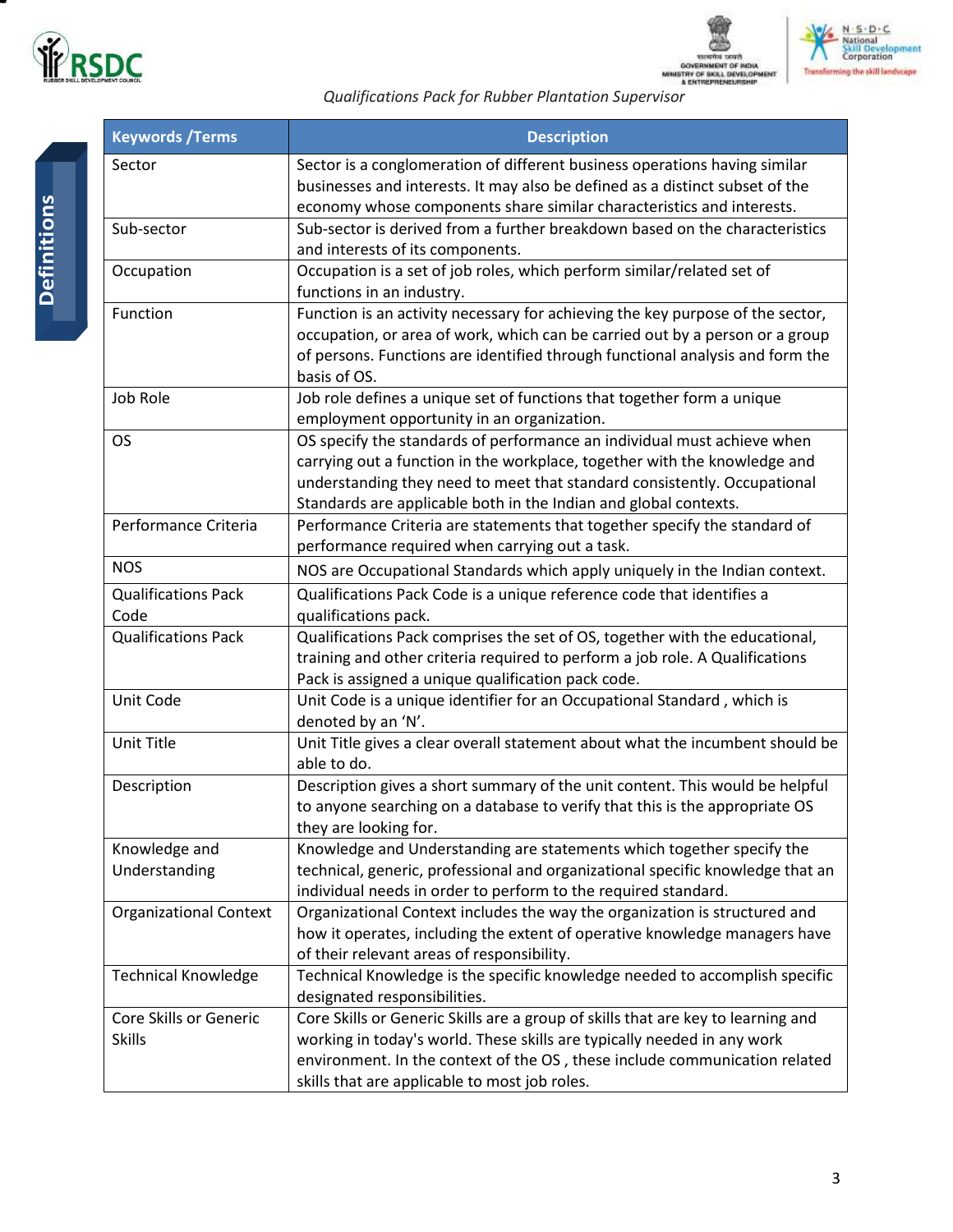







**RSC/N 6107 Supervise Rubber Plantation Development and Maintenan** 

---------------------------------------------------------------------------------------------------------------------------------------

# **National Occupational Standard**

<span id="page-3-0"></span>

## **Overview**

**This unit is about supervising all activities of field work in a rubber plantation and managing the work force.**

---------------------------------------------------------------------------------------------------------------------------------------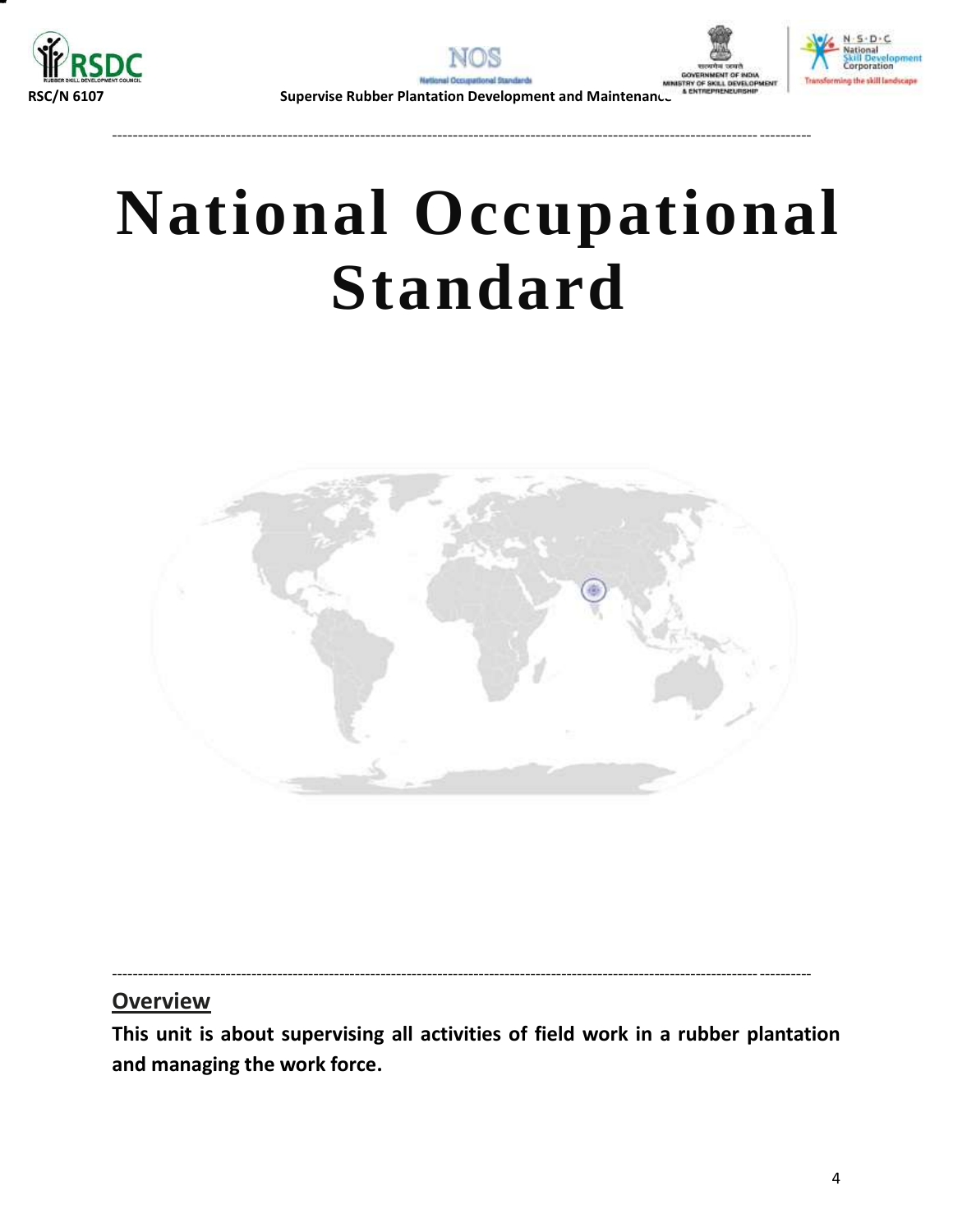







**RSC/N 6107**<br> **RSC/N 6107 Supervise Rubber Plantation Development and Maintenance**<br> **RSC/N 6107 Supervise Rubber Plantation Development and Maintenance** ards

| <b>Unit Code</b>                           | <b>RSC /N 6107</b>                                                                                                         |  |  |
|--------------------------------------------|----------------------------------------------------------------------------------------------------------------------------|--|--|
| <b>Unit Title</b>                          | Supervise rubber plantation development and maintenance                                                                    |  |  |
| (Task)                                     |                                                                                                                            |  |  |
| <b>Description</b>                         | This unit is about supervising all items of field work in a rubber                                                         |  |  |
|                                            | plantation and managing the work force.                                                                                    |  |  |
| <b>Scope</b>                               | This unit /task covers the following:                                                                                      |  |  |
|                                            | Preparation of the plantation area                                                                                         |  |  |
|                                            | Carry out planting work<br>Control Measures against diseases                                                               |  |  |
|                                            | Maintenance of the plantation                                                                                              |  |  |
|                                            | Planting of intercrops as per instructions                                                                                 |  |  |
|                                            | Workforce management                                                                                                       |  |  |
|                                            |                                                                                                                            |  |  |
| Performance Criteria (PC) w.r.t. the Scope |                                                                                                                            |  |  |
| <b>Element</b>                             | <b>Performance Criteria</b>                                                                                                |  |  |
|                                            | To be competent, the user/individual on the job must be able to ensure :                                                   |  |  |
|                                            | PC1. Cleanliness of the plantation area by getting weeds/bushes and                                                        |  |  |
|                                            | debris from previous plantation burnt and removed.                                                                         |  |  |
|                                            | PC2. Preparation and maintenance of the estate road                                                                        |  |  |
| <b>Preparation of plantation</b>           | PC3. Proper lining, peg marking, pitting and refilling done                                                                |  |  |
| area                                       | PC4. Preparation of Terraces of appropriate dimensions and design                                                          |  |  |
|                                            | PC5. Plantation work done for soil/water conservation and retention of<br>moisture.                                        |  |  |
|                                            | PC6. Provide for necessary drainage facilities in steep land to prevent                                                    |  |  |
|                                            | landslide during heavy rains.                                                                                              |  |  |
|                                            |                                                                                                                            |  |  |
|                                            | PC7. Proper loading, unloading of planting materials/other inputs and<br>shifting to planting site with no/minimal damage. |  |  |
|                                            | PC8. Selection of quality planting materials, budded stumps/ polybag /                                                     |  |  |
|                                            | root trainer plants.                                                                                                       |  |  |
| <b>Plantation</b>                          | PC9. Planting in pits with proper attention and provide support during                                                     |  |  |
|                                            | the plantation work<br>PC10. Selection of suitable leguminous cover crop, treatment                                        |  |  |
|                                            | of seeds, basal manuring and planting.                                                                                     |  |  |
|                                            |                                                                                                                            |  |  |
|                                            | PC11. Taking appropriate control measures against leaf/stem/root                                                           |  |  |
|                                            | diseases using recommended fungicides/pesticides/insecticide                                                               |  |  |
| <b>Disease Control</b>                     | PC12. Selection of the cheapest and most efficient weed control<br>methods - manual /chemical/mechanical.                  |  |  |
|                                            | PC13. Get the selective manuring done for weaker plants.                                                                   |  |  |
|                                            | PC14. Treatment for nutritional deficiency diseases, if needed.                                                            |  |  |
|                                            |                                                                                                                            |  |  |
|                                            | PC15. Proper application of fertilizer as per the requirement.                                                             |  |  |
| <b>Maintenance</b>                         | PC16. Pruning of lower branches and mulching plant bases using dried                                                       |  |  |
|                                            | leaves/ providing shade baskets to reduce heating of soil and to<br>preserve soil moisture.                                |  |  |
|                                            |                                                                                                                            |  |  |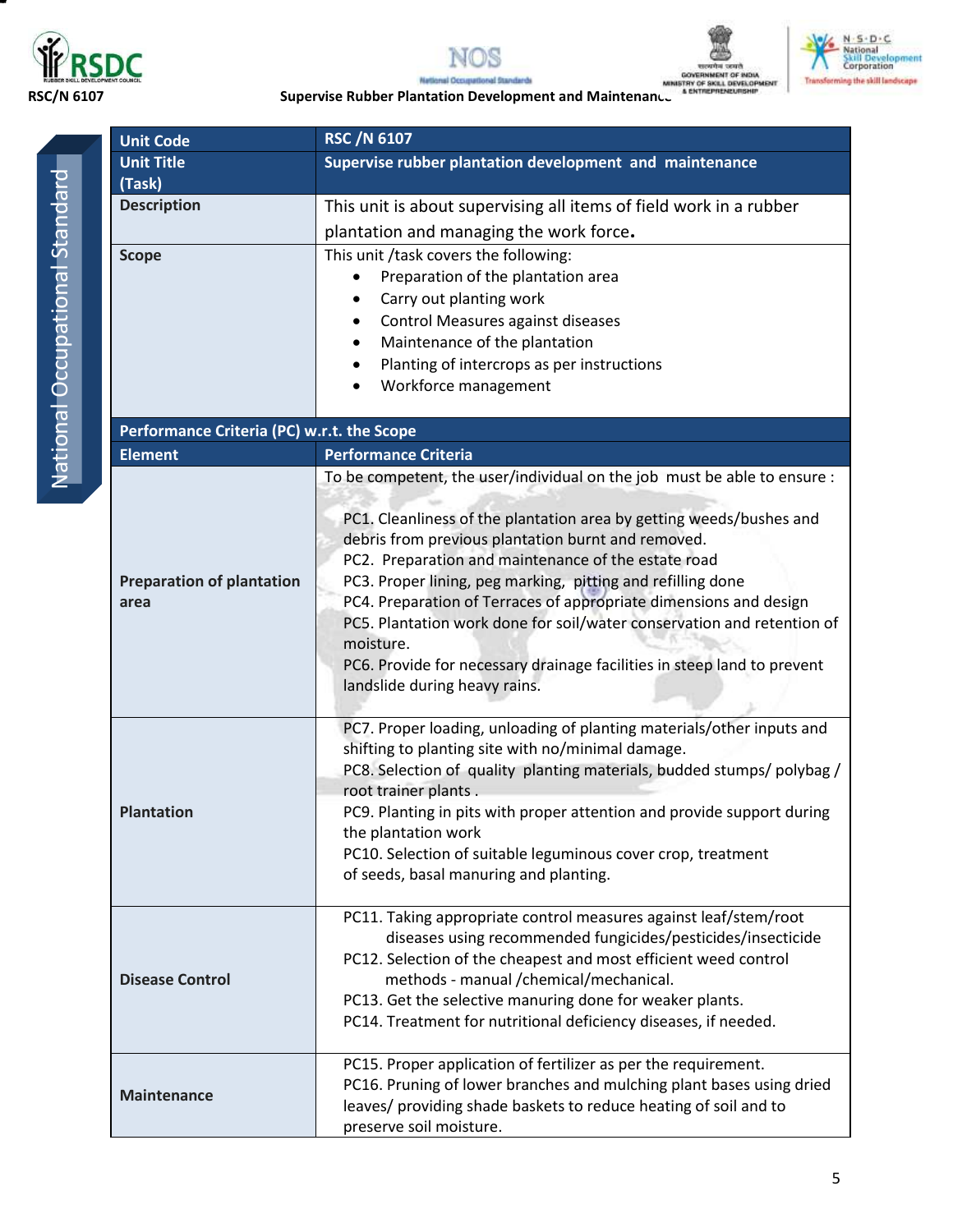

т







|                                                                                                               | PC17. White washing done for the brown portion of the plants using<br>lime/clay to reduce heat absorption.<br>PC18. Replacement of vacant planting points done using healthy<br>advanced planting materials.<br>PC19. Repair/maintenance of terrace/soil/stone bunds<br>PC20. Providing sufficient support to plants in wind prone areas.<br>PC21. Raising of wind belt in wind prone areas.<br>PC22. Making fire belt during summer season.                                                                                                                                                                                                                                                                                                                                                                                                                                                                 |
|---------------------------------------------------------------------------------------------------------------|--------------------------------------------------------------------------------------------------------------------------------------------------------------------------------------------------------------------------------------------------------------------------------------------------------------------------------------------------------------------------------------------------------------------------------------------------------------------------------------------------------------------------------------------------------------------------------------------------------------------------------------------------------------------------------------------------------------------------------------------------------------------------------------------------------------------------------------------------------------------------------------------------------------|
| Intercrop                                                                                                     | PC23. Raising of appropriate intercrops with the given resources<br>PC24. Maintaining intercrops along with plantation<br>PC25. Proper harvesting of intercrop                                                                                                                                                                                                                                                                                                                                                                                                                                                                                                                                                                                                                                                                                                                                               |
| <b>Workforce Management</b>                                                                                   | PC26. Maintenance of the check roll and proper distribution of the work<br>among the workers<br>PC27. Evaluate the quality of the work and completion of the assigned<br>task.<br>PC28. Timely reporting to the manager about the progress of work,<br>issues if any, action plan to complete the pending work<br>PC29. Forwarding the applications for leave and other personal claims<br>received from the workers as per the procedure.<br>PC30. Punctuality in the workers performance.                                                                                                                                                                                                                                                                                                                                                                                                                  |
| <b>Knowledge and Understanding (K)</b>                                                                        |                                                                                                                                                                                                                                                                                                                                                                                                                                                                                                                                                                                                                                                                                                                                                                                                                                                                                                              |
| A. Organizational<br><b>Context</b><br>(Knowledge of the<br>company $/$<br>organization and<br>its processes) | The user/individual on the job needs to know and understand:<br>KA1. Organizational structure of the firm.<br>KA2. Policies and targets of the management and see that it is achieved.<br>KA3. Procedure to obtain maximum output<br>KA3. Provisions of Plantation Labour Act.<br>KA4. Importance of effective facilitation between workers and<br>management<br>KA5. The labour welfare measures provided by the organization and<br>other agencies.<br>KA6. Proper handling of emergency situations.<br>KA7. Quality and environment policies of the company<br>KA8. Escalation matrix for reporting identified problems<br>KA9. Records to be maintained and the implications of their non-<br>maintenance.<br>KA10.Health, safety and environment guidelines, legislation and<br>regulations as applicable.<br>KA11. Impact of various practices on cost, quality, productivity, delivery<br>and safety. |
| <b>B.</b> Technical<br>Knowledge                                                                              | To be competent, he should have sufficient technical knowledge in the<br>following aspects:<br>KB1. Tracing the estate road using road tracer<br>KB2. Contour lining using road tracer in sloppy/undulating/steep area<br>by adopting a planting distance of $6.7$ X 3.4 m $/$ 6.1 x 3 m and square<br>spacing in flat area with $4.9 \times 4.9$ m $/ 4.6 \times 4.6$ m, so as to get a                                                                                                                                                                                                                                                                                                                                                                                                                                                                                                                     |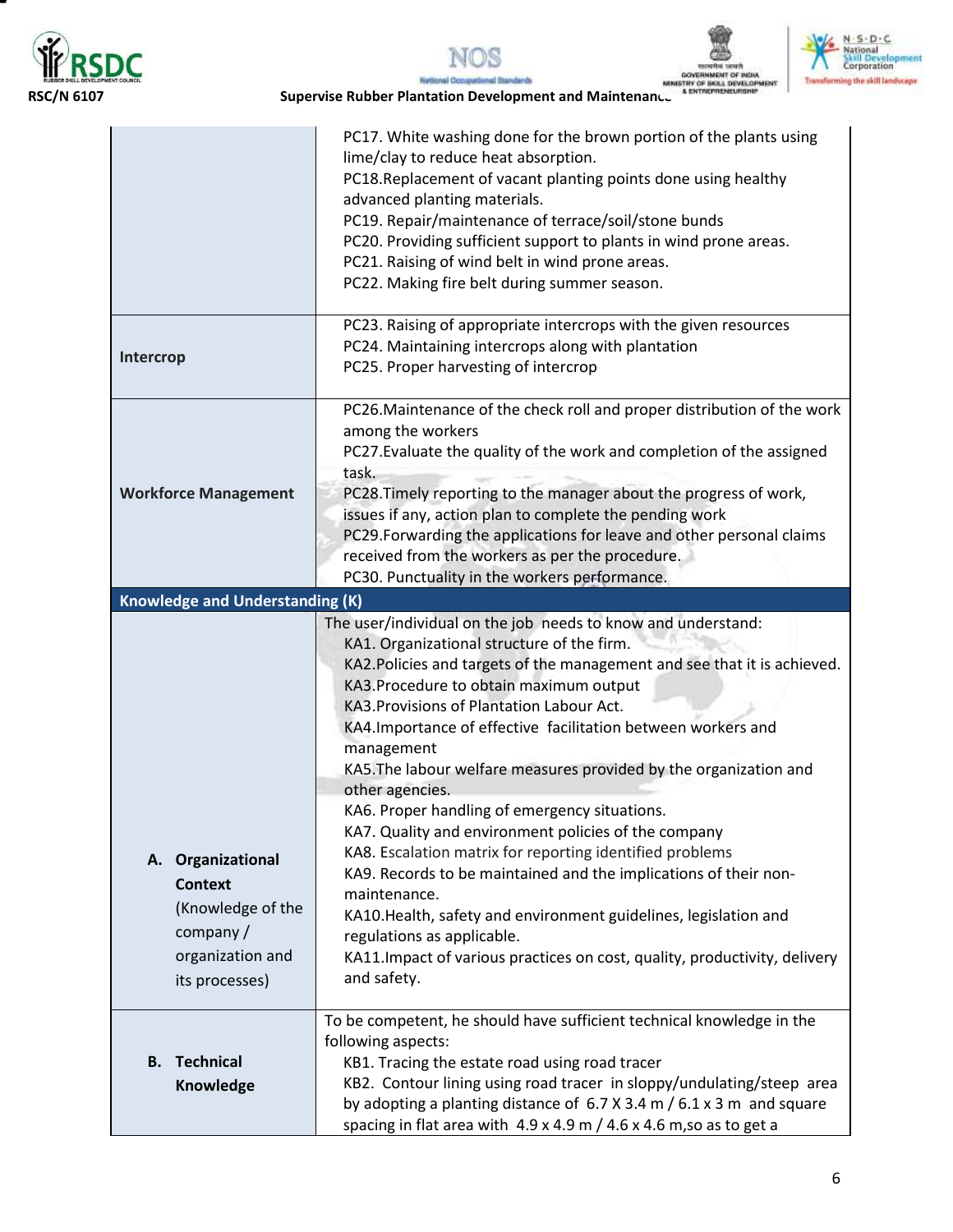

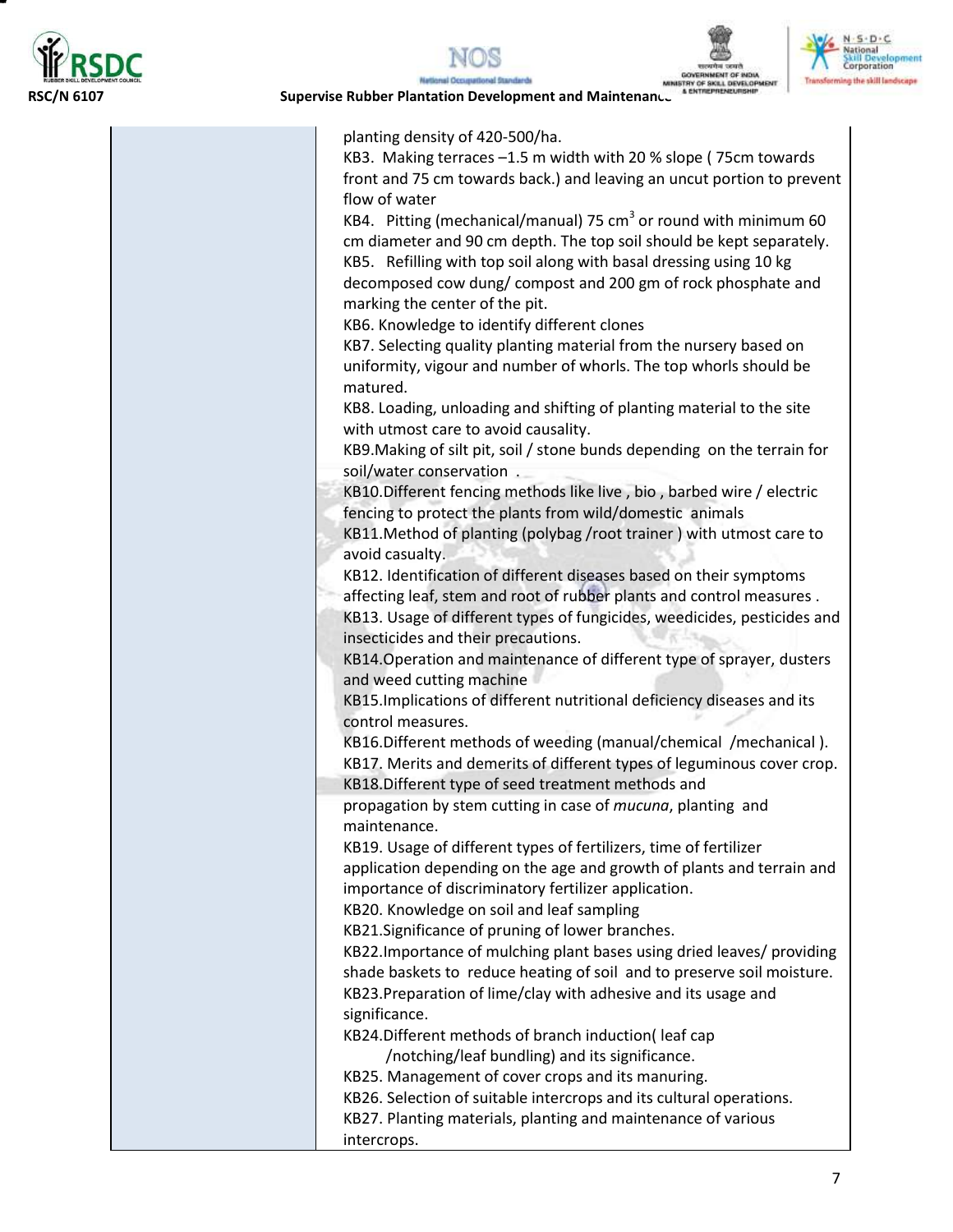

т







|                                          | in wind prone areas<br>KB29. Knowledge on making fire belt and its significance.<br>KB30.Appropriate work allotment depending on the workers skills.                                                                                                                                                                                                                                                                                                                                                                                                                                                                                                                                                                                                                                                                                                                                                                                                                                                                                                                                                                                                                                                                                                                                    |
|------------------------------------------|-----------------------------------------------------------------------------------------------------------------------------------------------------------------------------------------------------------------------------------------------------------------------------------------------------------------------------------------------------------------------------------------------------------------------------------------------------------------------------------------------------------------------------------------------------------------------------------------------------------------------------------------------------------------------------------------------------------------------------------------------------------------------------------------------------------------------------------------------------------------------------------------------------------------------------------------------------------------------------------------------------------------------------------------------------------------------------------------------------------------------------------------------------------------------------------------------------------------------------------------------------------------------------------------|
| Skills (S)                               |                                                                                                                                                                                                                                                                                                                                                                                                                                                                                                                                                                                                                                                                                                                                                                                                                                                                                                                                                                                                                                                                                                                                                                                                                                                                                         |
| A. Core Skills/<br><b>Generic Skills</b> | <b>Writing Skills</b><br>The user/individual on the job needs to know and understand how to:<br>SA1. Prepare reports on diseases, causalities and other issues observed<br>in the plantation.<br>SA2. Carry out basic arithmetic calculations<br>SA3. Prepare reports on the labor utilization, progress of work,<br>pending work and action plan and any special issues and requirement<br>of various inputs<br>SA4. Forwad leave applications and other personal claims of workers.<br><b>Reading Skills</b><br>The user/individual on the job needs to know and understand how to:<br>SA5. Update knowledge by reading news papers, farm magazines<br>brochures etc.<br>SA6. Understand the technical specifications and guidelines related to<br>fungicides, pesticides, weedicides, fertilizers and other chemicals.<br>SA7. Read and understand of instructions and notices from the<br>management.<br><b>Oral Communication (Listening and Speaking skills)</b><br>The user/individual on the job needs to know and understand how to:<br>SA8. Be a good listener to any new information being introduced in<br>the field.<br>SA9. Communicate effectively with workers, superiors and colleagues.<br>SA10. Communication innovative farmers, extension officers and<br>experts. |
|                                          | SA11.Communicate clearly and effectively with various stakeholders.                                                                                                                                                                                                                                                                                                                                                                                                                                                                                                                                                                                                                                                                                                                                                                                                                                                                                                                                                                                                                                                                                                                                                                                                                     |
| <b>B.</b> Professional Skills            | <b>Decision Making</b>                                                                                                                                                                                                                                                                                                                                                                                                                                                                                                                                                                                                                                                                                                                                                                                                                                                                                                                                                                                                                                                                                                                                                                                                                                                                  |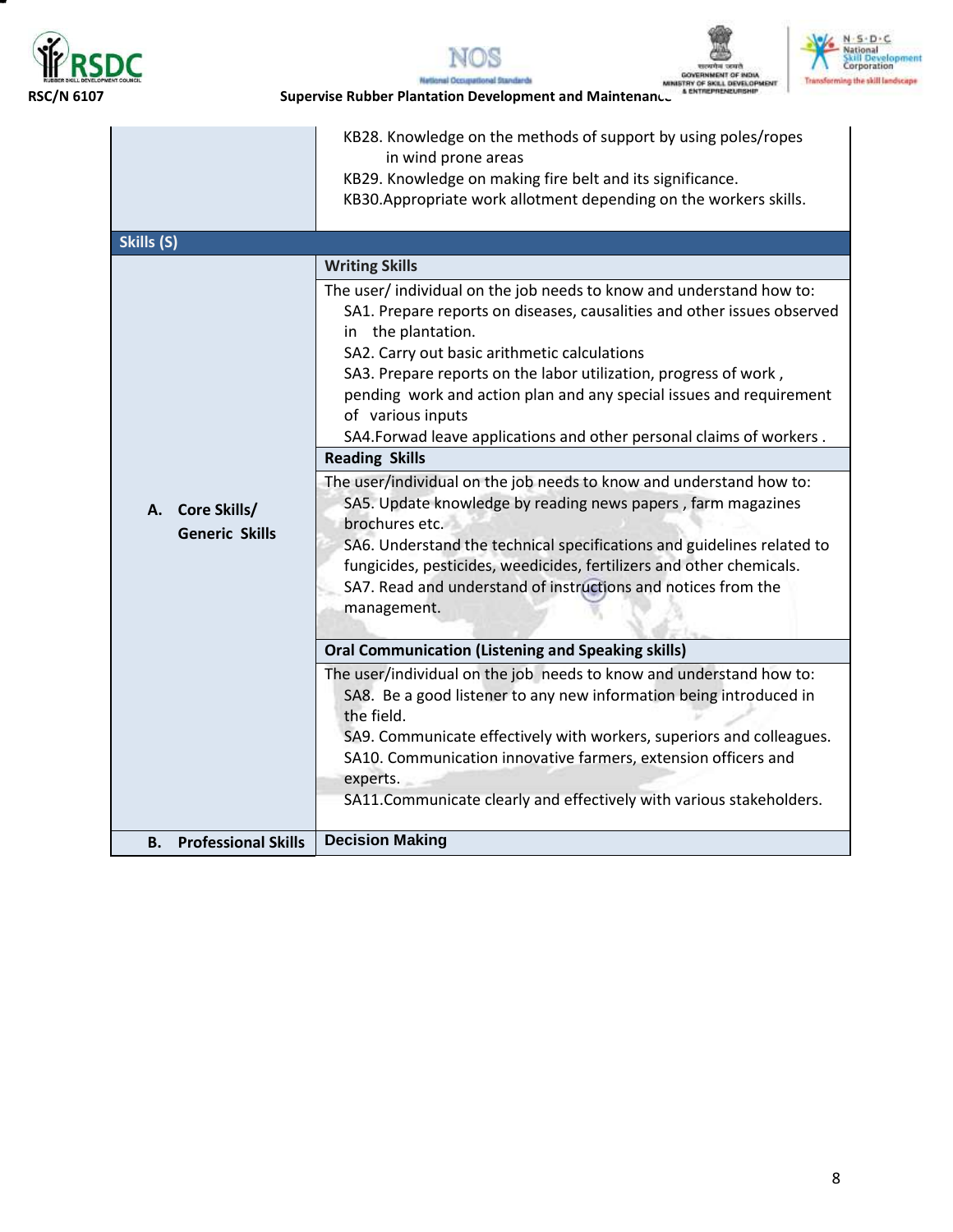

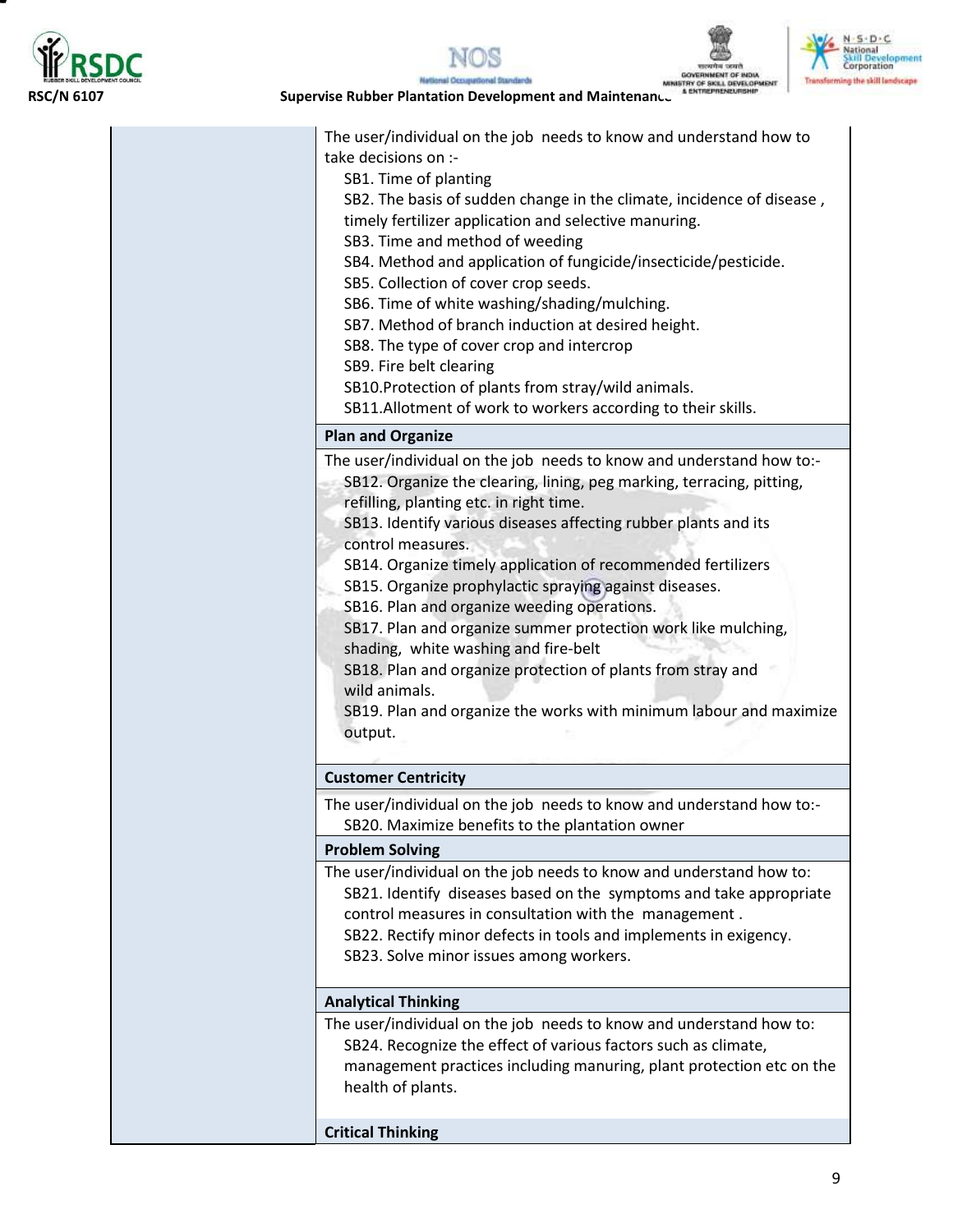





MINIST



**RSC/N 6107 Supervise Rubber Plantation Development and Maintenance** 

The user/individual on the job needs to know and understand how to: SB25. Apply, analyze and evaluate the information gathered from observation, experience, reasoning and communication as a guide to thought and action.

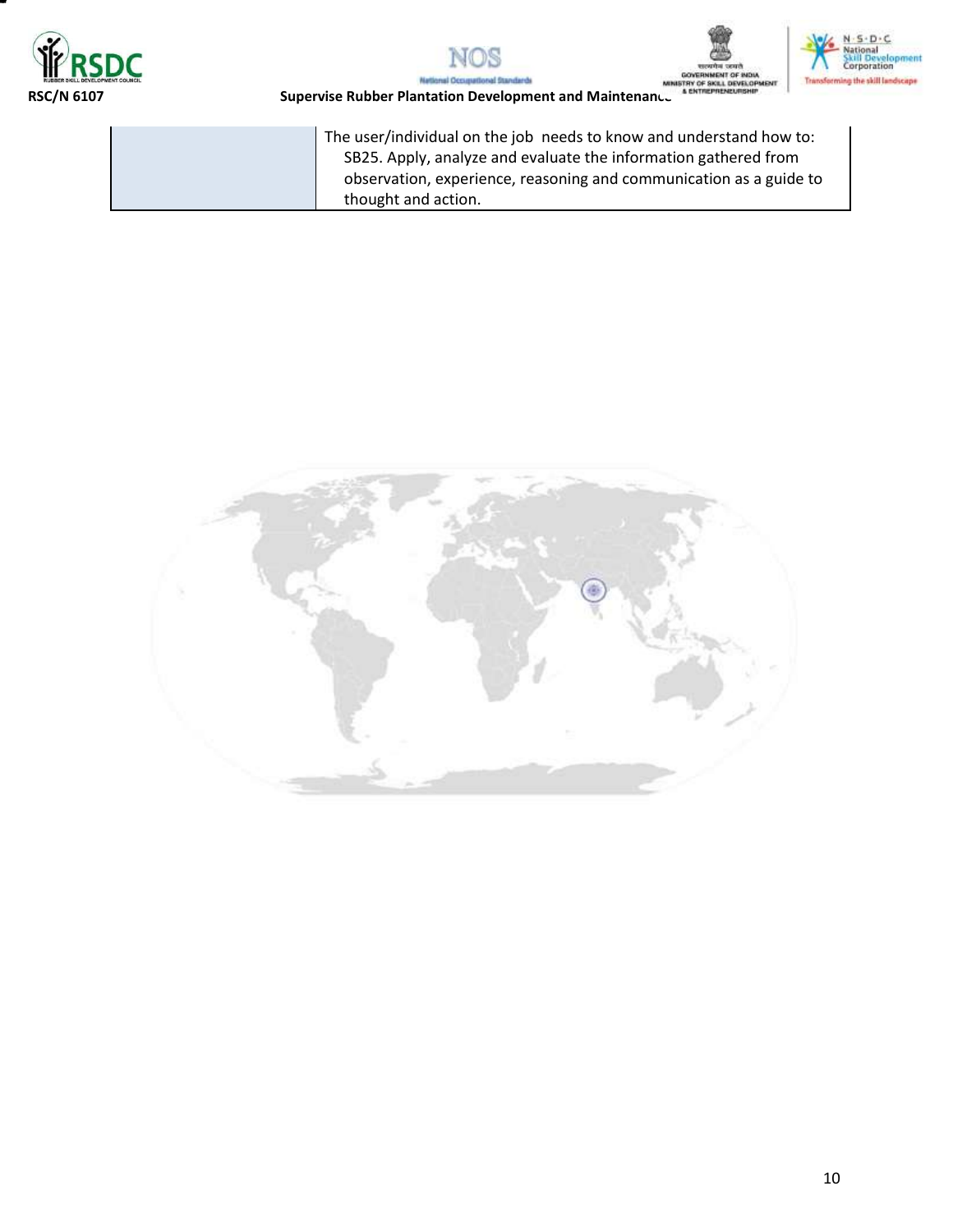







**RUBBER SKILL DEVELOPMENT COUNCIL**<br>RSC/N 6107 **Supervise Rubber Plantation Development and Maintenance** Manustay of SKILL DEVELOPMENT<br>RSC/N 6107

# **NOS Version Control**

| <b>NOS Code</b>            | RSC / N 6107                                    |                         |            |
|----------------------------|-------------------------------------------------|-------------------------|------------|
| Credits(NSQF)              | <b>TBD</b>                                      | <b>Version number</b>   | 1.0        |
| <b>Industry</b>            | <b>Rubber Industry</b>                          | <b>Drafted on</b>       | 22/06/2015 |
| <b>Industry Sub-sector</b> | <b>Natural Rubber (NR)</b><br><b>Plantation</b> | Last reviewed on        | 22/06/2015 |
| <b>Occupation</b>          | <b>Production</b>                               | <b>Next review date</b> | 22/06/2017 |

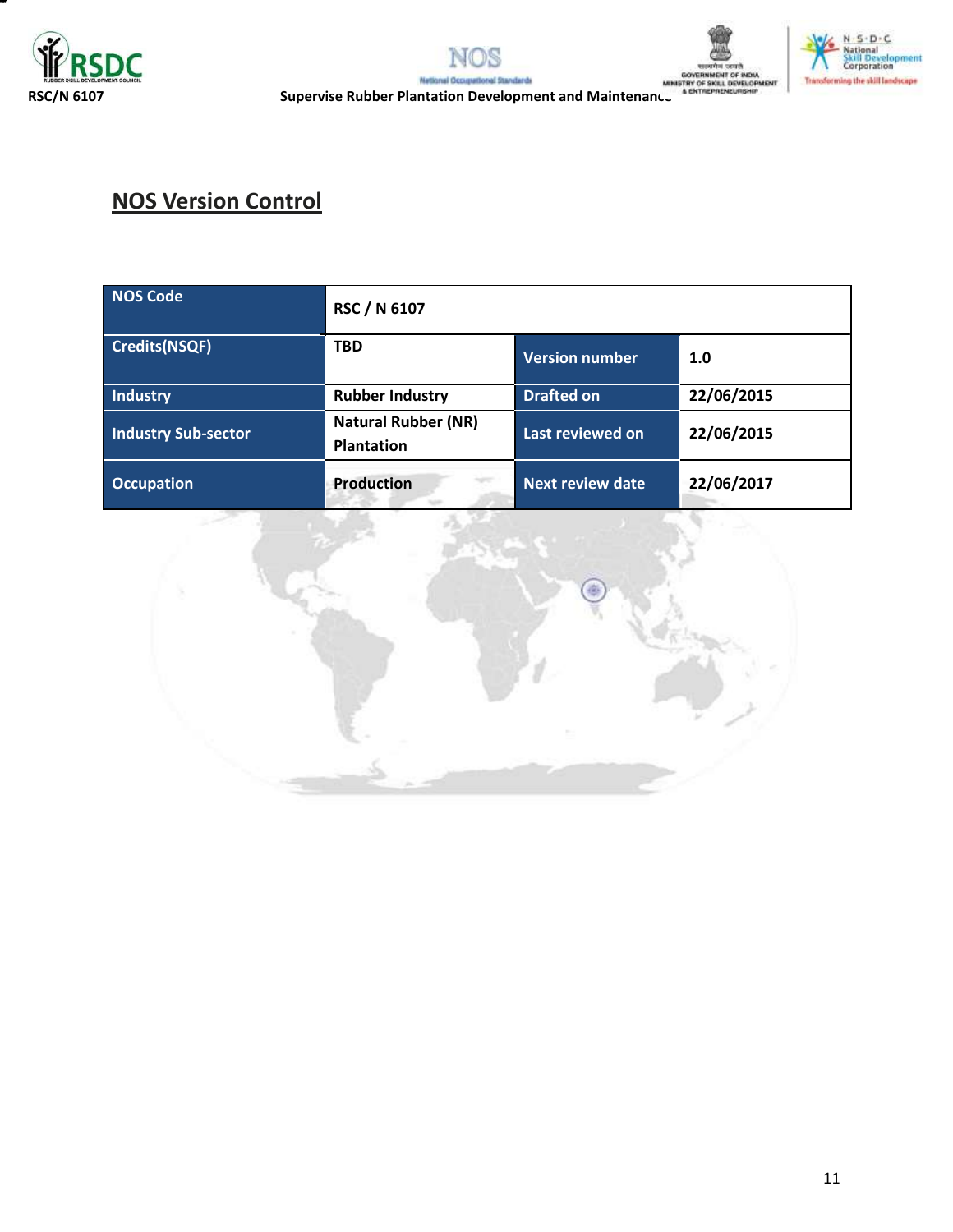







# **National Occupational Standard**

<span id="page-11-0"></span>

## **Overview**

This unit is about carrying out quality checks.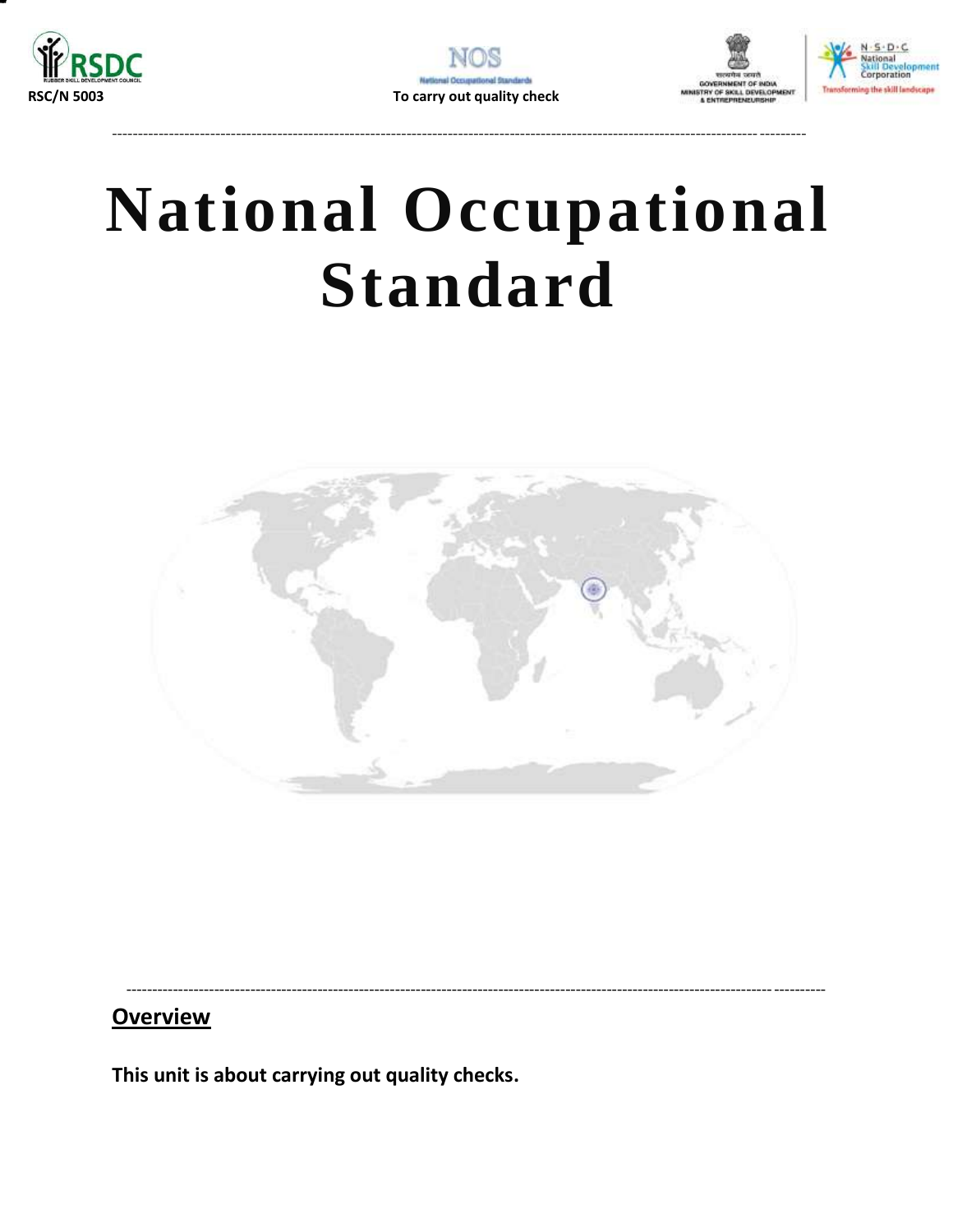







| <b>Unit Code</b>                                                                 | <b>RSC / N 5003</b>                                                                                                                                                                                                                                                                                                                                                                                                                                                                    |  |  |
|----------------------------------------------------------------------------------|----------------------------------------------------------------------------------------------------------------------------------------------------------------------------------------------------------------------------------------------------------------------------------------------------------------------------------------------------------------------------------------------------------------------------------------------------------------------------------------|--|--|
| <b>Unit Title</b>                                                                | To carry out quality checks                                                                                                                                                                                                                                                                                                                                                                                                                                                            |  |  |
| (Task)                                                                           |                                                                                                                                                                                                                                                                                                                                                                                                                                                                                        |  |  |
| This unit is about carrying out quality control activities<br><b>Description</b> |                                                                                                                                                                                                                                                                                                                                                                                                                                                                                        |  |  |
| <b>Scope</b>                                                                     | This unit/task covers the following:<br>Carrying out quality checks to identify problems<br>٠<br>Take corrective actions<br>Reporting the results                                                                                                                                                                                                                                                                                                                                      |  |  |
| Performance Criteria (PC) w.r.t. the Scope                                       |                                                                                                                                                                                                                                                                                                                                                                                                                                                                                        |  |  |
| <b>Element</b>                                                                   | <b>Performance Criteria</b>                                                                                                                                                                                                                                                                                                                                                                                                                                                            |  |  |
| Inspection                                                                       | To be competent, the user/individual on the job must be able to:<br>PC1. Ensure that total range of checks are regularly and consistently performed<br>PC2. Use appropriate measuring instruments, equipment, tools, accessories etc, as<br>required                                                                                                                                                                                                                                   |  |  |
| <b>Analysis</b>                                                                  | PC3. Identify non-conformities to quality assurance standards<br>PC4. Identify potential causes of non-conformities to quality assurance standards<br>PC5. Identify impact on final product due to non-conformance to company<br>standards<br>PC6. Evaluating the need for action to ensure that problems do not recur<br>PC7. Suggest corrective action to address problem<br>PC8. Review effectiveness of corrective action                                                          |  |  |
| <b>Reporting</b>                                                                 | PC9. Interpret the results of the quality check correctly<br>PC10. Take up results of the findings with QC in charge/appropriate authority.<br>PC11. Take up the results of the findings within stipulated time<br>PC12. Record of results of action taken<br>PC13. Record adjustments not covered by established procedures for future<br>reference<br>PC14. Review effectiveness of action taken<br>PC15. Follow reporting procedures where the cause of defect cannot be identified |  |  |
| <b>Knowledge and Understanding (K)</b>                                           |                                                                                                                                                                                                                                                                                                                                                                                                                                                                                        |  |  |
| <b>Technical</b><br>А.<br>Knowledge                                              | The user/individual on the job needs to know and understand:<br>KB1. The importance of quality control procedures<br>KB2. Relevance and importance of activities and how they contribute to the<br>achievement of the quality objectives,                                                                                                                                                                                                                                              |  |  |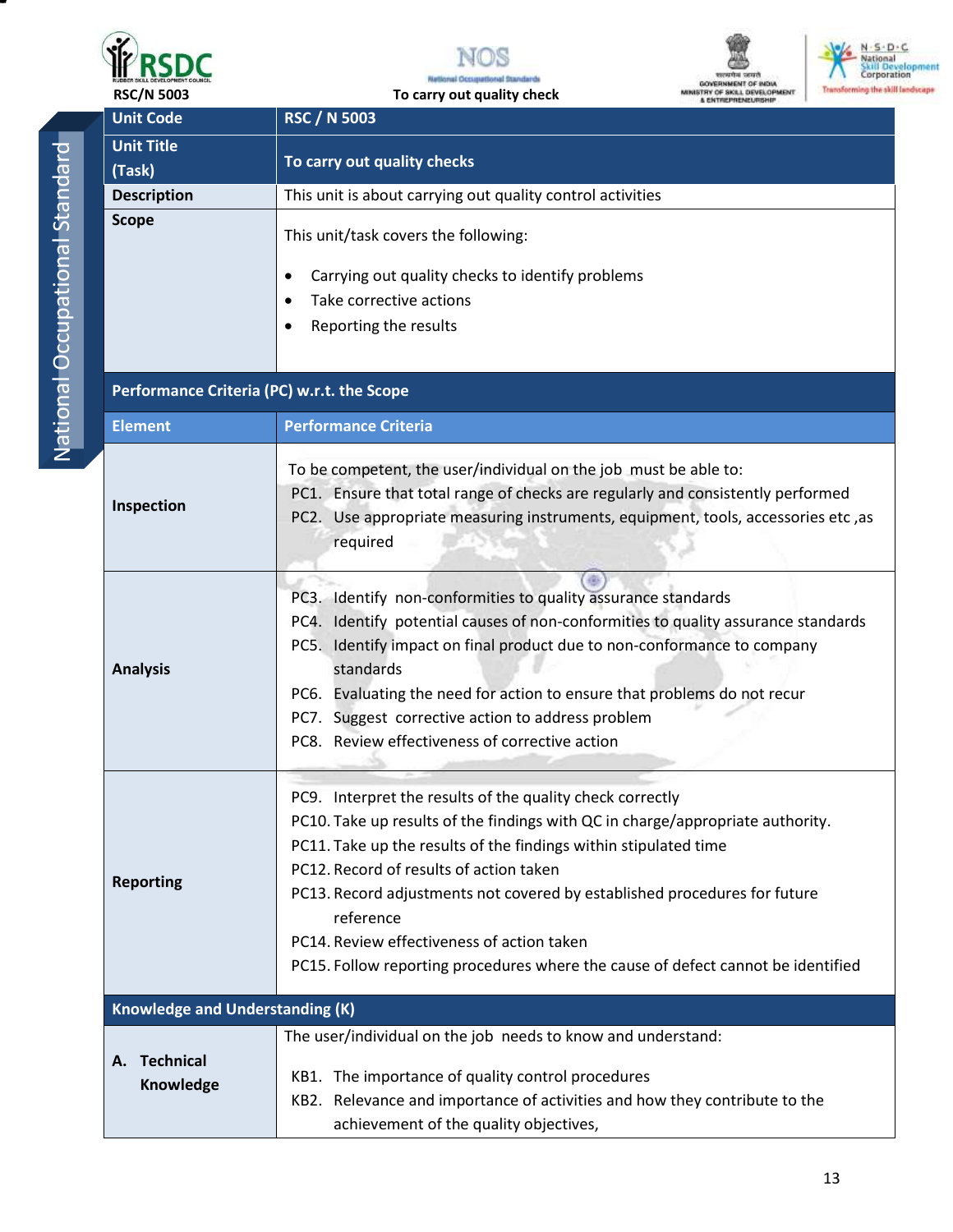



X



| <b>RSC/N 5003</b>                                          | To carry out quality check                                                           | ITRY OF SKILL DEVELOPMENT | Transforming the skill |  |
|------------------------------------------------------------|--------------------------------------------------------------------------------------|---------------------------|------------------------|--|
|                                                            | KB3. Proper procedure for selecting the material/product and performing quality      |                           |                        |  |
|                                                            | checks without affecting the material                                                |                           |                        |  |
|                                                            | KB4. Availability of work instructions, as necessary,                                |                           |                        |  |
|                                                            | KB5. Characteristics of the product/material                                         |                           |                        |  |
|                                                            | KB6. Use of suitable equipment                                                       |                           |                        |  |
|                                                            | KB7. Availability and use of monitoring and measuring devices,                       |                           |                        |  |
|                                                            | KB8. Requirements of records                                                         |                           |                        |  |
| KB9. Importance of maintaining accurate up-to-date records |                                                                                      |                           |                        |  |
|                                                            | KB10. The need to report within the stipulated time                                  |                           |                        |  |
|                                                            | KB11. Implications of inaccurate measuring and testing instruments and equipment     |                           |                        |  |
|                                                            | KB12. The cost of non-conformance to quality standards                               |                           |                        |  |
|                                                            | KB13. Implications (impact on internal/external customers) of defective products,    |                           |                        |  |
|                                                            | materials or components                                                              |                           |                        |  |
| Skills (S)                                                 |                                                                                      |                           |                        |  |
|                                                            | <b>Writing Skills</b>                                                                |                           |                        |  |
|                                                            | The user/individual on the job needs to know and understand how to:                  |                           |                        |  |
|                                                            | SA1. Construct simple sentences and express ideas clearly through written            |                           |                        |  |
|                                                            | communication                                                                        |                           |                        |  |
|                                                            | SA2. Fill up appropriate technical forms, process charts, activity logs in required  |                           |                        |  |
|                                                            | format of the company                                                                |                           |                        |  |
|                                                            | SA3. Write simple letters, mails, etc                                                |                           |                        |  |
|                                                            | SA4. Perform functional mathematical operations, including apply basic               |                           |                        |  |
|                                                            | mathematical principles, such as numbers and space, and techniques such as           |                           |                        |  |
|                                                            | estimation and approximation, for practical purposes                                 |                           |                        |  |
|                                                            | <b>Reading Skills</b>                                                                |                           |                        |  |
|                                                            | The user/individual on the job needs to know and understand how to:                  |                           |                        |  |
| A. Core Skills/                                            | SA5. Read and understand manuals, health and safety instructions, memos, reports,    |                           |                        |  |
| <b>Generic Skills</b>                                      | job cards etc                                                                        |                           |                        |  |
|                                                            | SA6. Read images, graphs, diagrams                                                   |                           |                        |  |
|                                                            | SA7. Understand the various coding systems as per company norms                      |                           |                        |  |
|                                                            | <b>Oral Communication (Listening and Speaking skills)</b>                            |                           |                        |  |
|                                                            | The user/individual on the job needs to know and understand how to:                  |                           |                        |  |
|                                                            | SA8. Express statements, opinions or information clearly so that others can hear     |                           |                        |  |
|                                                            | and understand                                                                       |                           |                        |  |
|                                                            | SA9. Respond appropriately to any queries                                            |                           |                        |  |
|                                                            | SA10. Communicate with supervisor                                                    |                           |                        |  |
|                                                            | SA11. Communicate with upstream and downstream teams                                 |                           |                        |  |
|                                                            | SA12. Work in a team and other behavioral skills required to support the small group |                           |                        |  |
|                                                            | activities (Quality Circle, Cross Functional Team, Suggestion Scheme)                |                           |                        |  |
|                                                            |                                                                                      |                           |                        |  |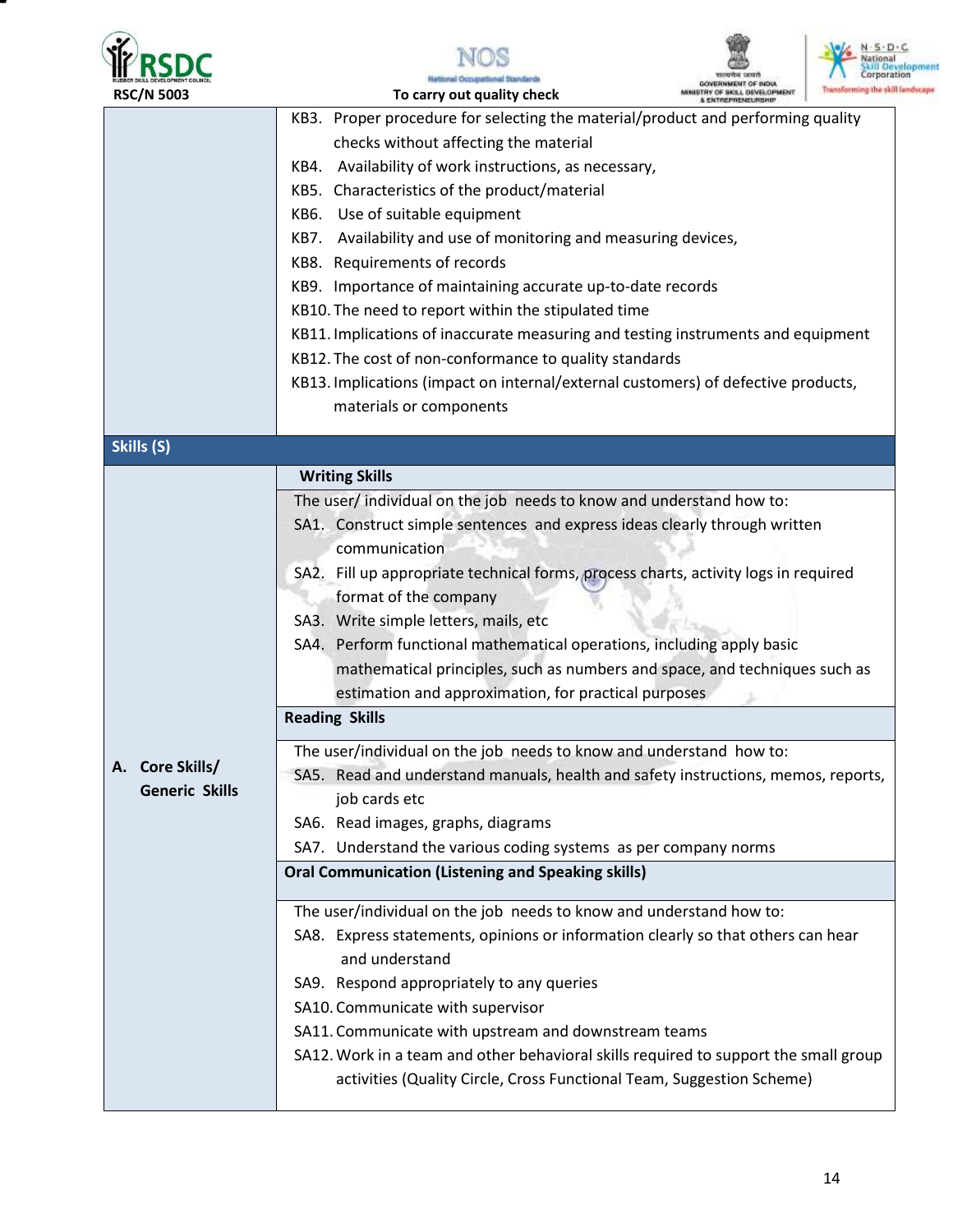

т







| <b>B.</b> Professional Skills | <b>Decision Making</b>                                                  |
|-------------------------------|-------------------------------------------------------------------------|
|                               | The user/individual on the job needs to know and understand how to:     |
|                               | SB1. Arrive at proper decisions according to various situations         |
|                               | <b>Plan and Organize</b>                                                |
|                               | The user/individual on the job needs to know and understand how to:     |
|                               | SB2. Plan the seasonal activates on priority basis                      |
|                               | SB3. Fix the task and allotment                                         |
|                               | SB4. Assign tasks to suitable persons                                   |
|                               | SB5. Motivate them for better output and time bound completion of tasks |
|                               | SB6. Monitor the progress                                               |
|                               | <b>Customer Centricity</b>                                              |
|                               |                                                                         |
|                               | <b>NA</b>                                                               |
|                               | <b>Problem Solving</b>                                                  |
|                               | The user/individual on the job needs to know and understand how to      |
|                               | SB7. Solve labour problems                                              |
|                               | SB8. Solve problems related to productivity of workers                  |
|                               | SB9. Solve problems among colleagues                                    |
|                               | SB10. Diagnose problems and nip in the bud stage itself                 |
|                               | <b>Analytical Thinking</b>                                              |
|                               | The user/individual on the job needs to know and understand how to:     |
|                               | SB11. Suggest improvement over the quality assurance programmes and     |
|                               | activities currently practiced.                                         |
|                               | <b>Critical Thinking</b>                                                |
|                               | The user/individual on the job needs to know and understand how to:     |
|                               | SB12. Take appropriate action/seek expert opinion to overcome critical  |
|                               | situations                                                              |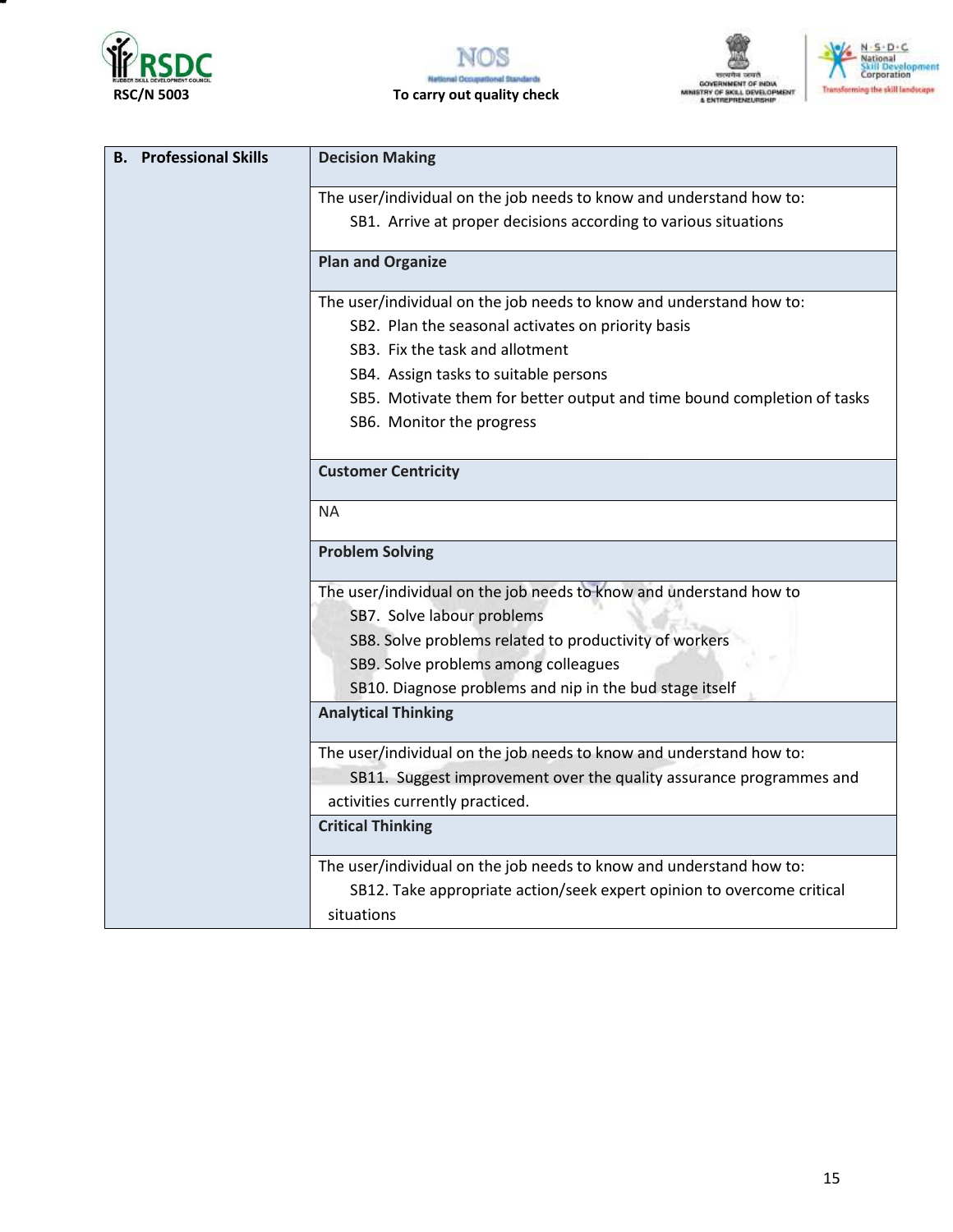







# **NOS Version Control**

| NOS Code                   | <b>RSC / N 5003</b>                             |                         |            |
|----------------------------|-------------------------------------------------|-------------------------|------------|
| Credits(NSQF)              | <b>TBD</b>                                      | <b>Version number</b>   | 1.0        |
| Industry                   | <b>Rubber Industry</b>                          | <b>Drafted on</b>       | 22/06/2015 |
| <b>Industry Sub-sector</b> | <b>Natural Rubber (NR)</b><br><b>Plantation</b> | Last reviewed on        | 22/06/2015 |
| <b>Occupation</b>          | <b>Production</b>                               | <b>Next review date</b> | 22/06/2017 |

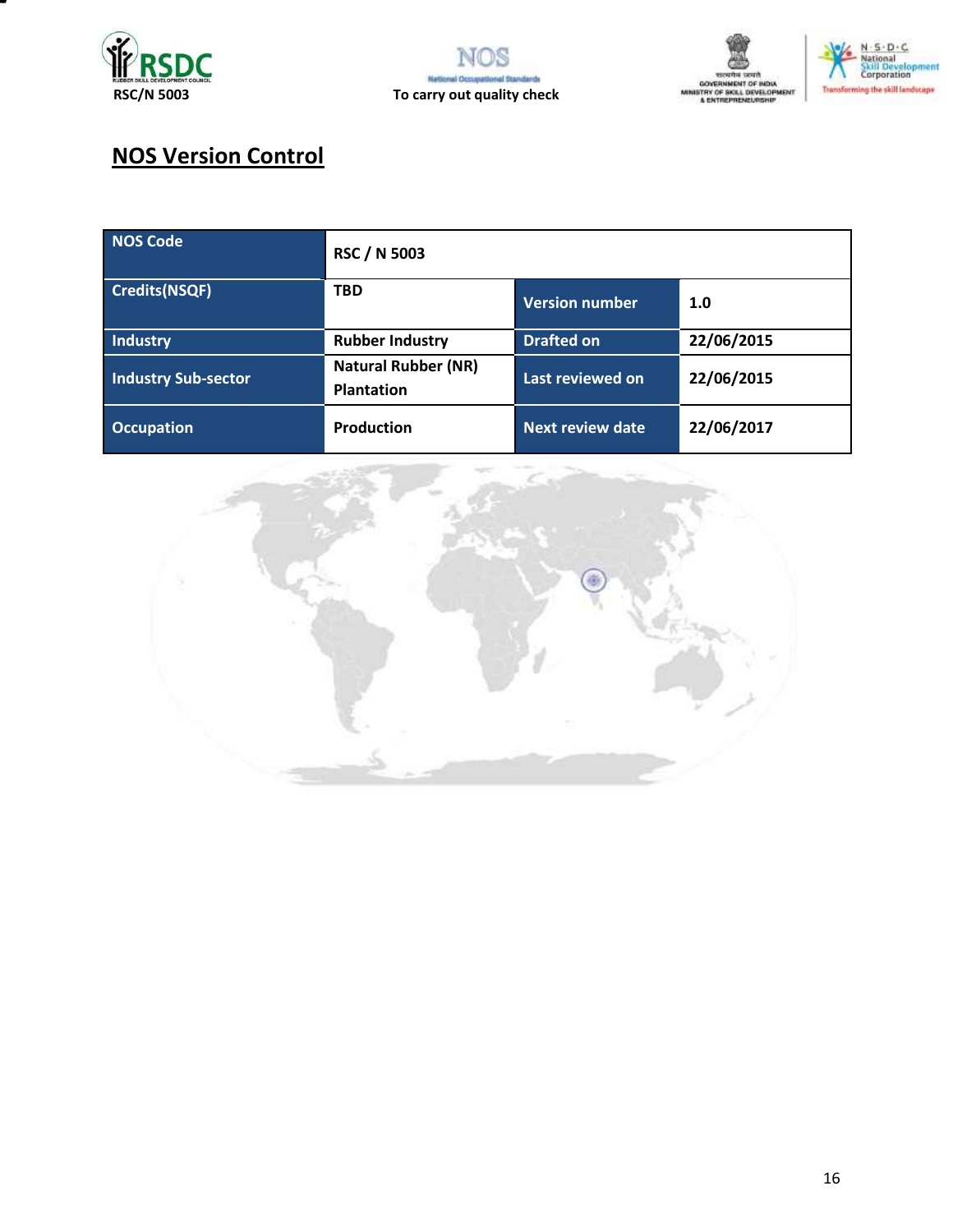<span id="page-16-0"></span>





# **National Occupational Standard**



## **Overview**

This unit is about Natural Resource Management.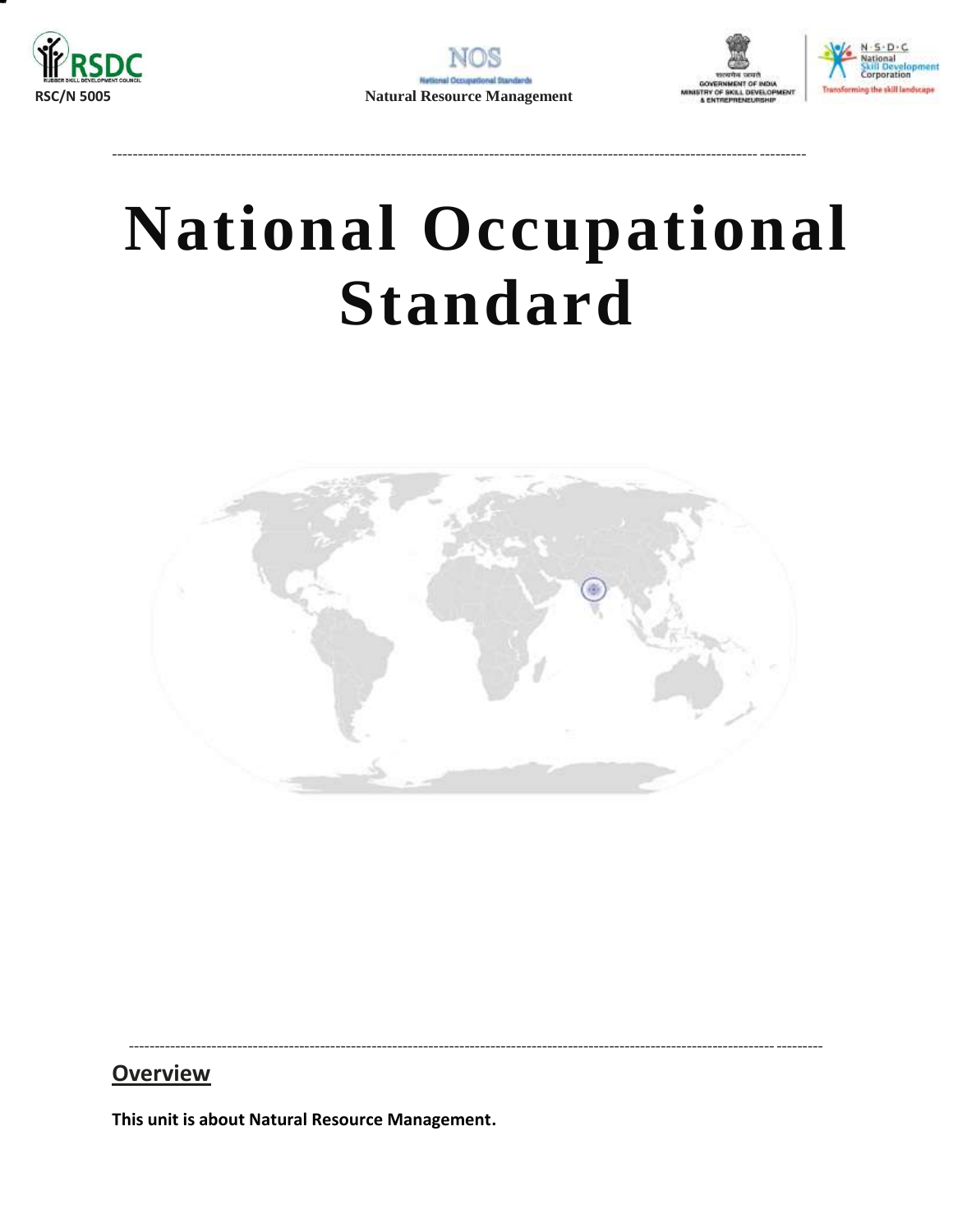

**NOS Netlonal Occup** al Standards

**RSC/N 5005 Natural Resource Management**





| <b>Unit Code</b>                         | <b>RSC/N 5005</b>                                                                                                                                                                                                                                                                                                                                                                                                                                                                                                                                                                                                                                       |  |  |
|------------------------------------------|---------------------------------------------------------------------------------------------------------------------------------------------------------------------------------------------------------------------------------------------------------------------------------------------------------------------------------------------------------------------------------------------------------------------------------------------------------------------------------------------------------------------------------------------------------------------------------------------------------------------------------------------------------|--|--|
| <b>Unit Title</b><br>(Task)              | <b>Natural Resource Management</b>                                                                                                                                                                                                                                                                                                                                                                                                                                                                                                                                                                                                                      |  |  |
| <b>Description</b>                       | This unit is about Natural Resource Management.                                                                                                                                                                                                                                                                                                                                                                                                                                                                                                                                                                                                         |  |  |
| <b>Scope</b>                             | This unit/task covers the following:<br>Natural resource management (Soil & water)<br>$\bullet$<br>Waste management & health care<br>$\bullet$<br>Inputs (chemicals and other materials) management<br>$\bullet$                                                                                                                                                                                                                                                                                                                                                                                                                                        |  |  |
| Performance Criteria(PC) w.r.t the scope |                                                                                                                                                                                                                                                                                                                                                                                                                                                                                                                                                                                                                                                         |  |  |
| <b>Element</b>                           | <b>Performance Criteria</b>                                                                                                                                                                                                                                                                                                                                                                                                                                                                                                                                                                                                                             |  |  |
| <b>Natural resource</b><br>management    | To be competent, the individual on the job must be able to know and understand :-<br>PC1. The possibilities and causes for soil erosion<br>PC2. Timely repairs/maintenance of terrace, silt pits, soil/stone bunds, to check<br>soil/water erosion.<br>PC3. Correct method of drainage making.<br>PC4. Hedge maintenance.<br>PC5. Protection of water source from pollution<br>PC6. Rain water harvesting.<br>PC7. Judicious use of water during irrigation.<br>PC8. Mulching for soil and moisture conservation.<br>PC9. Avoiding excess dosage of fertilisers and chemicals to minimise damage to<br>soil microflora.<br>PC10. Cover crop management. |  |  |
| Waste management &<br><b>Health care</b> | PC11. Importance of premise cleanliness<br>PC12. Collection and storage of empty containers, worn out polythene bags,<br>fertilizer bags etc from the field for reuse/disposal.<br>PC13. Use of personal protective devices to minimize damages while using<br>fungicides and other chemicals, weed cutter, chain saw etc.<br>PC14. Timely detection and treatment for diseases to avoid over-dosage of<br>chemicals.<br>PC15. Prevention of diseases through appropriate management strategies to<br>avoid excessive use of fungicides.                                                                                                                |  |  |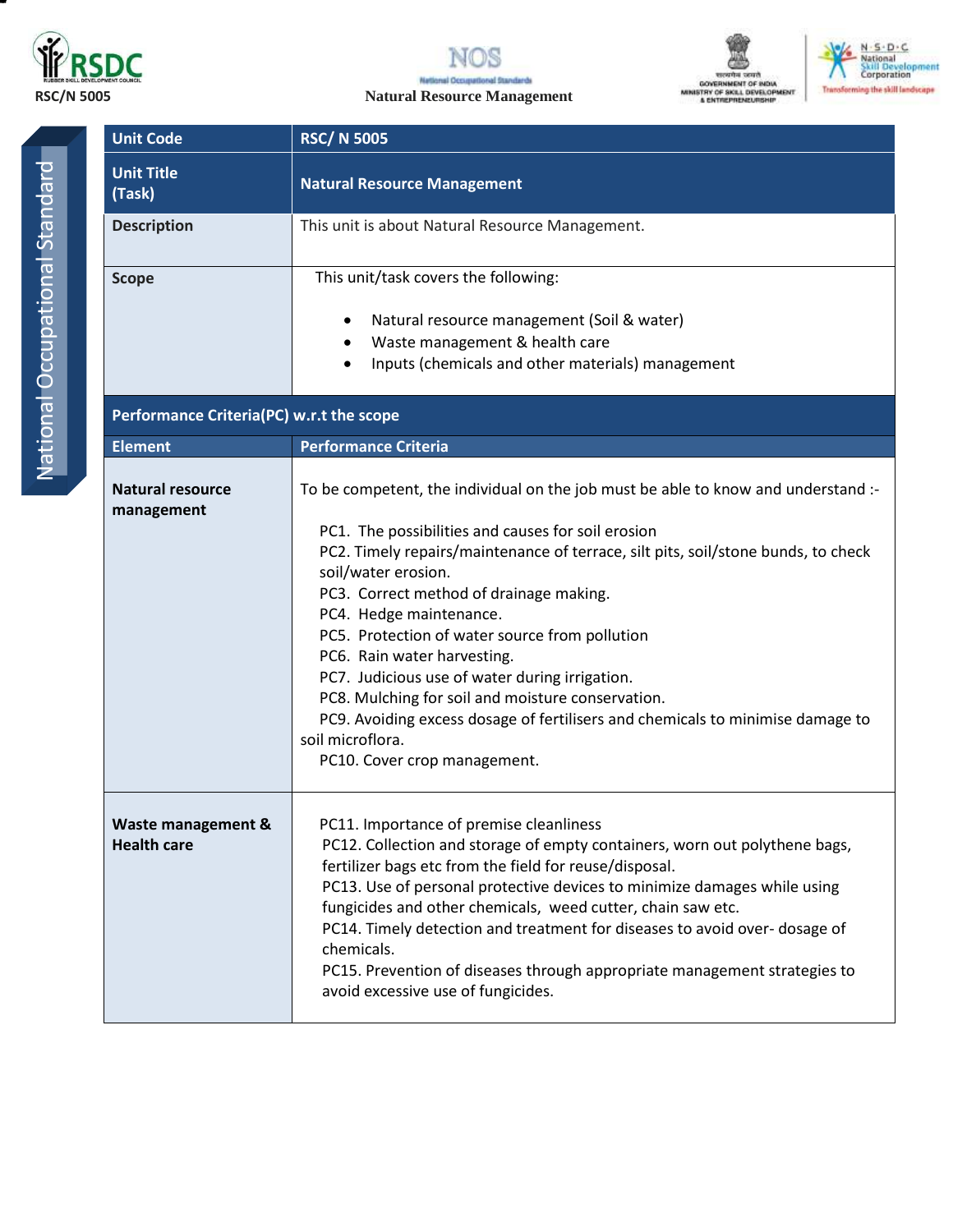

**NOS National Oct** idarda al fin **RSC/N 5005 Natural Resource Management**



MIN

| National                    |
|-----------------------------|
| dil Developm<br>Corporation |
|                             |

| Input (chemical)<br>management<br><b>Knowledge and Understanding (K)</b>                          | PC16. Destroy sources of mosquito breeding to control possible epidemics<br>PC17. Awareness about consequences of chemical contamination.<br>PC18. Use of chemical fertilizers and other chemicals only as per<br>recommendations.<br>PC19. Spraying & handlings of chemicals using hood, masks, gloves etc.<br>PC20. Usage of organic and bio-fertilizers.<br>PC21. Usage of plant growth hormones and bio-control measures against<br>diseases.                                                                                                                                                                                                                                                                                                                                                                                                                                                                                             |
|---------------------------------------------------------------------------------------------------|-----------------------------------------------------------------------------------------------------------------------------------------------------------------------------------------------------------------------------------------------------------------------------------------------------------------------------------------------------------------------------------------------------------------------------------------------------------------------------------------------------------------------------------------------------------------------------------------------------------------------------------------------------------------------------------------------------------------------------------------------------------------------------------------------------------------------------------------------------------------------------------------------------------------------------------------------|
|                                                                                                   |                                                                                                                                                                                                                                                                                                                                                                                                                                                                                                                                                                                                                                                                                                                                                                                                                                                                                                                                               |
| A. Organizational<br>context (Knowledge<br>of the company /<br>organization and its<br>processes) | The user/individual on the job needs to know and understand:<br>KA1. The environment policies of the management<br>KA2. Environmental pollution and control measures as practiced in the estate.<br>KA3. Instructions regarding environmental hygiene and health care.                                                                                                                                                                                                                                                                                                                                                                                                                                                                                                                                                                                                                                                                        |
| <b>B. Technical</b><br>knowledge<br>Skills (S)                                                    | The user/individual on the job needs to know and understand:<br>KB1. Importance of conservation of natural resources.<br>KB2. Impact of soil erosion on fertility of soil<br>KB3. Judicious use of water and effective irrigation techniques.<br>KB4. Judicious use of fertilizers and chemicals.<br>KB5. Methods of soil manipulation with minimum erosion<br>KB6. Methods of minimizing soil erosion<br>KB7. Knowledge about appropriate Irrigation schedule and methods<br>KB8. Types of fertilizers and methods of fertilizer application<br>KB9. Importance of using organic and bio-fertilizers<br>KB10. Fungicides, pesticides, herbicides and other chemicals and its dosages and<br>methods of applications<br>KB11. Operations of sprayers/dusters/weed cutter/chain saw.<br>KB12. Operations of machines for irrigation<br>KB13. Principles of waste management<br>KB14. Usage of personal protective devices and their importance |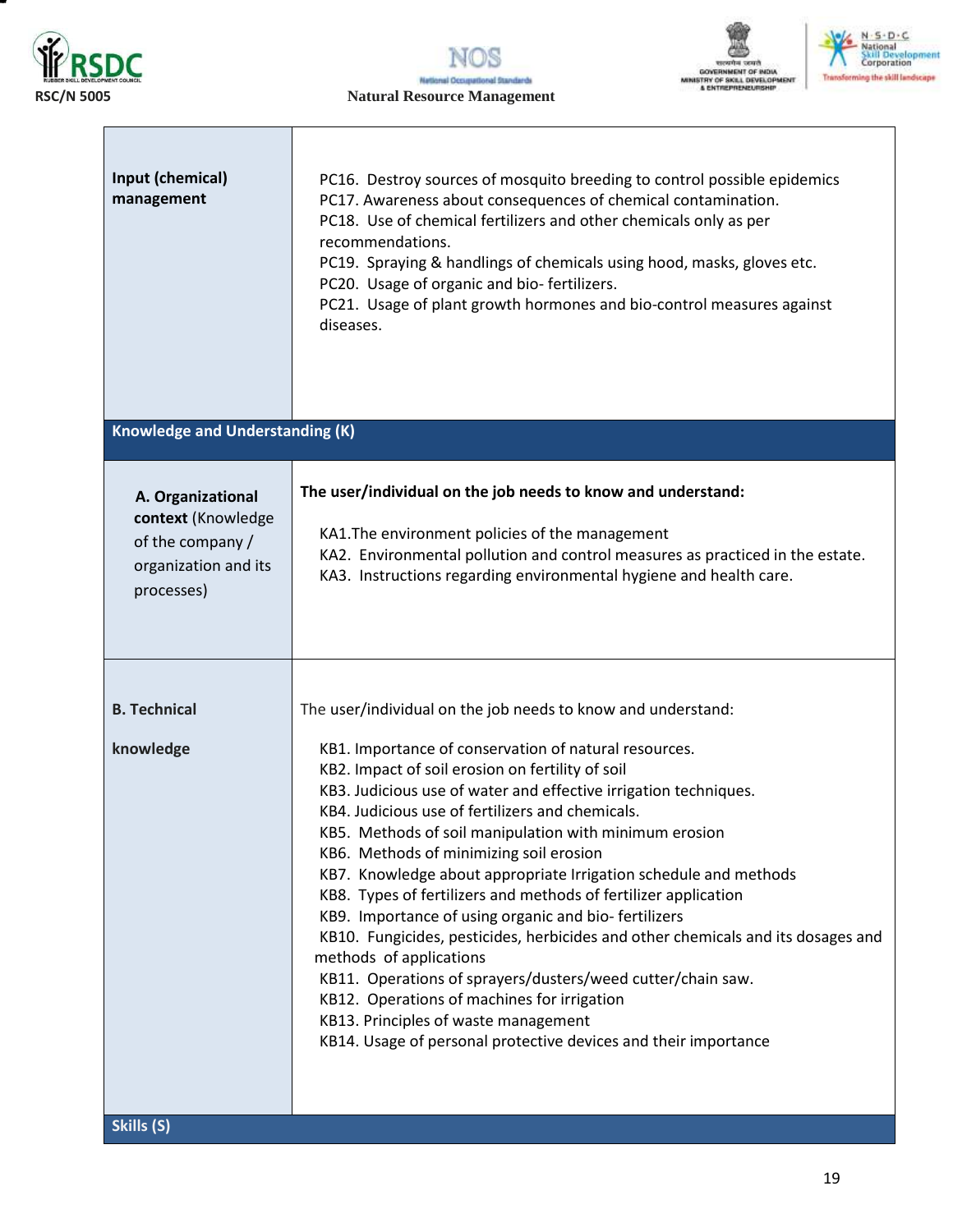

т







### **RSC/N 5005 Natural Resource Management**

| A. Core Skills/                         | <b>Writing Skills</b>                                                                                                   |  |  |
|-----------------------------------------|-------------------------------------------------------------------------------------------------------------------------|--|--|
| <b>Generic Skills</b>                   |                                                                                                                         |  |  |
|                                         | The user/individual on the job needs to know and understand how to:                                                     |  |  |
|                                         |                                                                                                                         |  |  |
|                                         | SA1. Convey ideas and information clearly through written documents<br>SA2. Write simple letters, requests, reports etc |  |  |
|                                         | SA3. Prepare memos, agreements etc                                                                                      |  |  |
|                                         |                                                                                                                         |  |  |
|                                         |                                                                                                                         |  |  |
|                                         | <b>Reading Skills</b>                                                                                                   |  |  |
|                                         | The user/individual on the job needs to know and understand how to:                                                     |  |  |
|                                         | SA4. Read and understand the contents published in newspapers and farm                                                  |  |  |
|                                         | magazines, brochures and labels.                                                                                        |  |  |
|                                         | SA5. Read written instructions, memos, notices etc.                                                                     |  |  |
|                                         | SA6. Read, understand and interpret agreements with labour unions and other                                             |  |  |
|                                         | agencies                                                                                                                |  |  |
|                                         | <b>Oral Communication (Listening and Speaking skills)</b>                                                               |  |  |
|                                         | The user/individual on the job needs to know and understand how to: .                                                   |  |  |
|                                         | SA7. Express statements, opinions or information clearly so that the receiver                                           |  |  |
|                                         | hear and understand.                                                                                                    |  |  |
|                                         | SA8. Respond appropriately to queries.                                                                                  |  |  |
|                                         | SA9. Communicate effectively to Supervisor, office staff and other                                                      |  |  |
|                                         | Workers.                                                                                                                |  |  |
|                                         |                                                                                                                         |  |  |
|                                         |                                                                                                                         |  |  |
| <b>B.</b> Professional<br><b>Skills</b> | <b>Decision Making</b>                                                                                                  |  |  |
|                                         | The user/individual on the job needs to know and understand how to                                                      |  |  |
|                                         | SB1. Get timely repairs/maintenance of terrace, silt pits, soil/stone bunds done                                        |  |  |
|                                         | to check soil/water erosion.                                                                                            |  |  |
|                                         |                                                                                                                         |  |  |
|                                         | SB2. Timely detection and treatment for diseases to avoid over- dosage of<br>chemicals.                                 |  |  |
|                                         | <b>Plan and Organize</b>                                                                                                |  |  |
|                                         |                                                                                                                         |  |  |
|                                         | The user/individual on the job needs to know and understand how to                                                      |  |  |
|                                         | SB3. Use the available water resources optimally during irrigation and other                                            |  |  |
|                                         | works.                                                                                                                  |  |  |
|                                         | <b>Customer Centricity</b>                                                                                              |  |  |
|                                         |                                                                                                                         |  |  |
|                                         | <b>NA</b>                                                                                                               |  |  |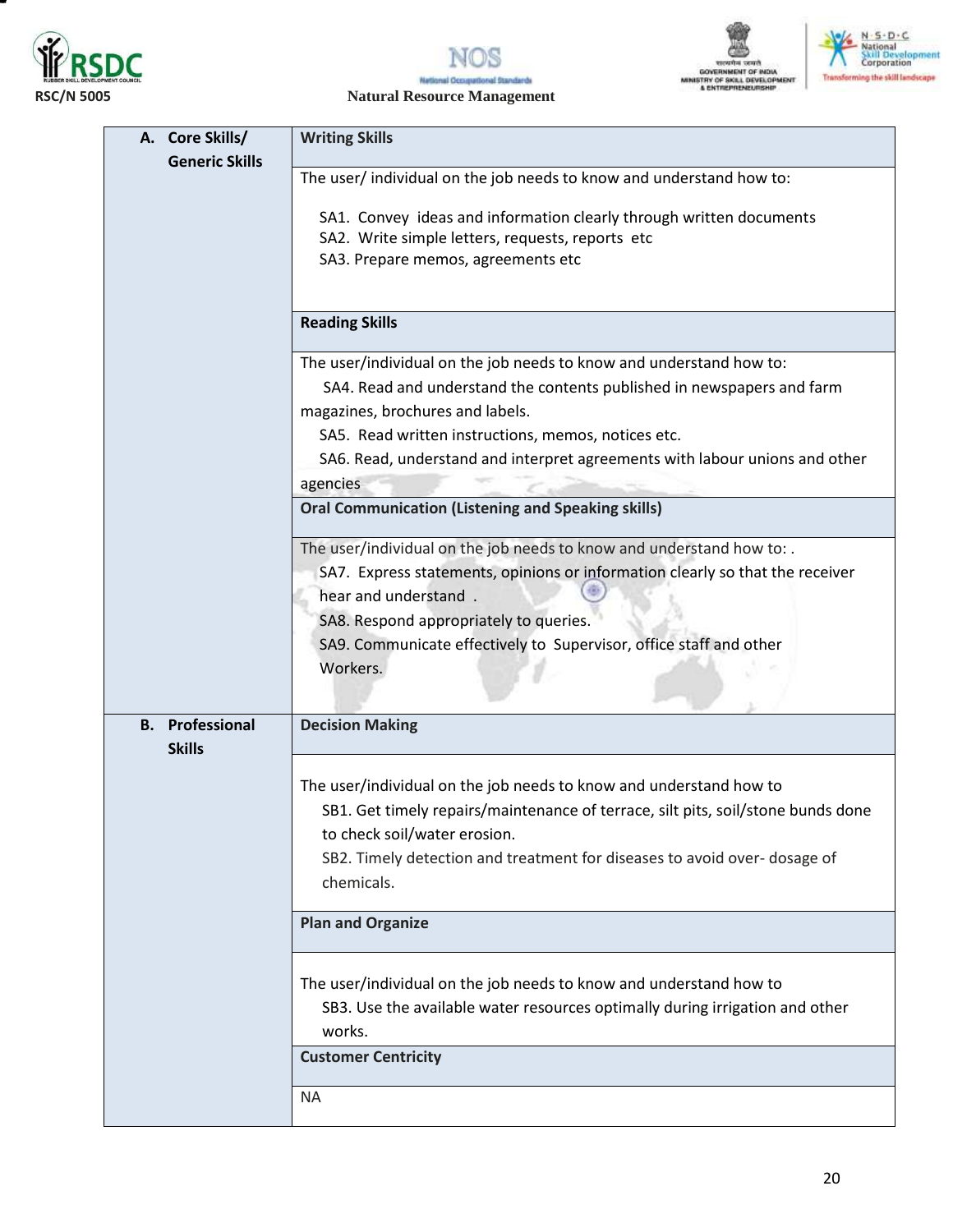





## **RSC/N 5005 Natural Resource Management**

#### **Problem Solving**

The user/individual on the job needs to know and understand how to SB4. Prevention of diseases through appropriate strategies to avoid excessive use of fungicides.

### **Analytical Thinking**

The user/individual on the job needs to know and understand how to SB5. Save water resources such as rain water harvesting.

### **Critical Thinking**

The user/individual on the job needs to know and understand how to SB6.Use fertilizers and chemicals judiciously without affecting the quality of natural resources.

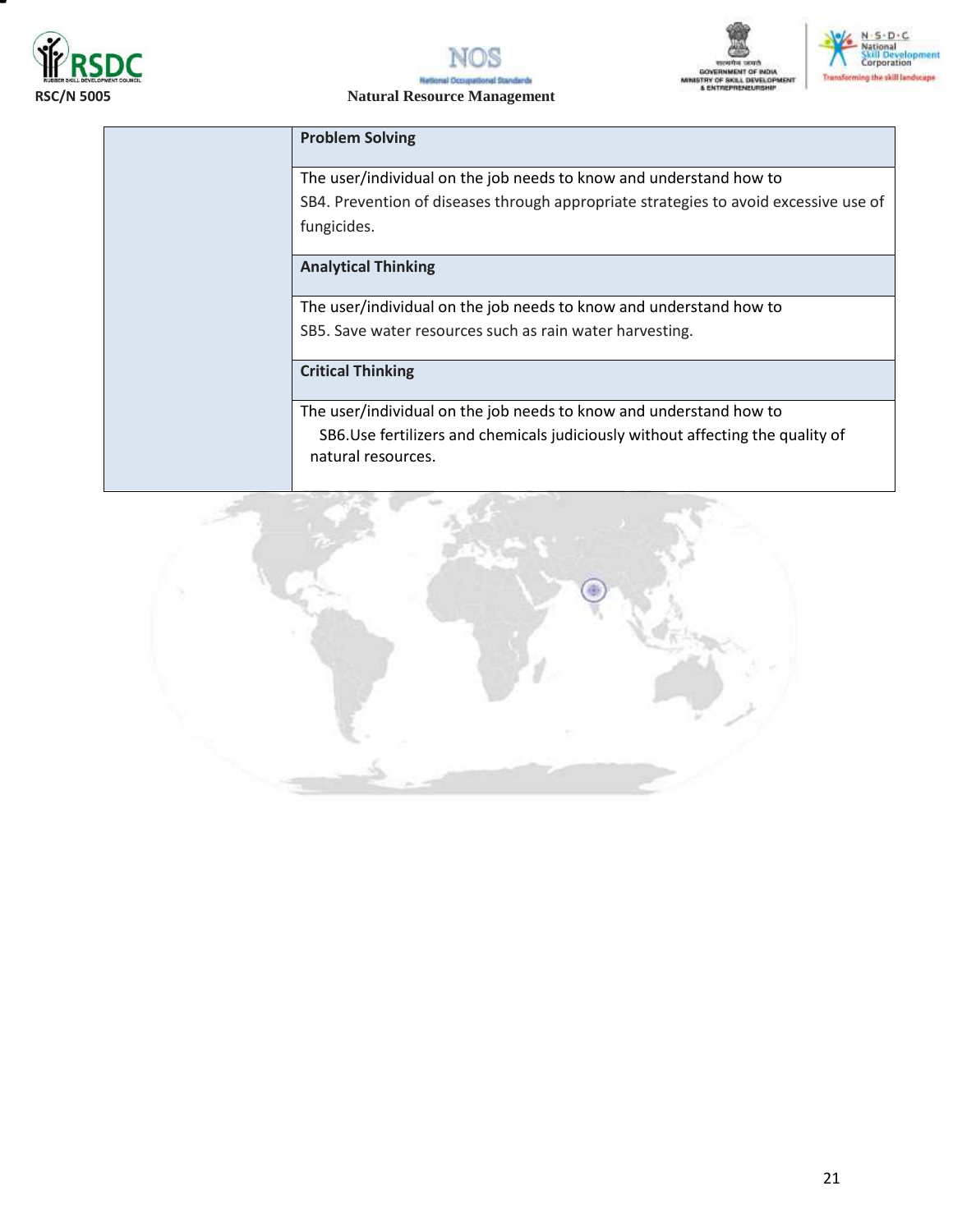







# **NOS Version Control**

| <b>NOS Code</b>            | <b>RSC / N 5005</b>                             |                         |            |
|----------------------------|-------------------------------------------------|-------------------------|------------|
| <b>Credits(NSQF)</b>       | <b>TBD</b>                                      | <b>Version number</b>   | 1.0        |
| <b>Industry</b>            | <b>Rubber Industry</b>                          | <b>Drafted on</b>       | 22/06/2015 |
| <b>Industry Sub-sector</b> | <b>Natural Rubber (NR)</b><br><b>Plantation</b> | Last reviewed on        | 22/06/2015 |
| <b>Occupation</b>          | <b>Production</b>                               | <b>Next review date</b> | 22/06/2017 |

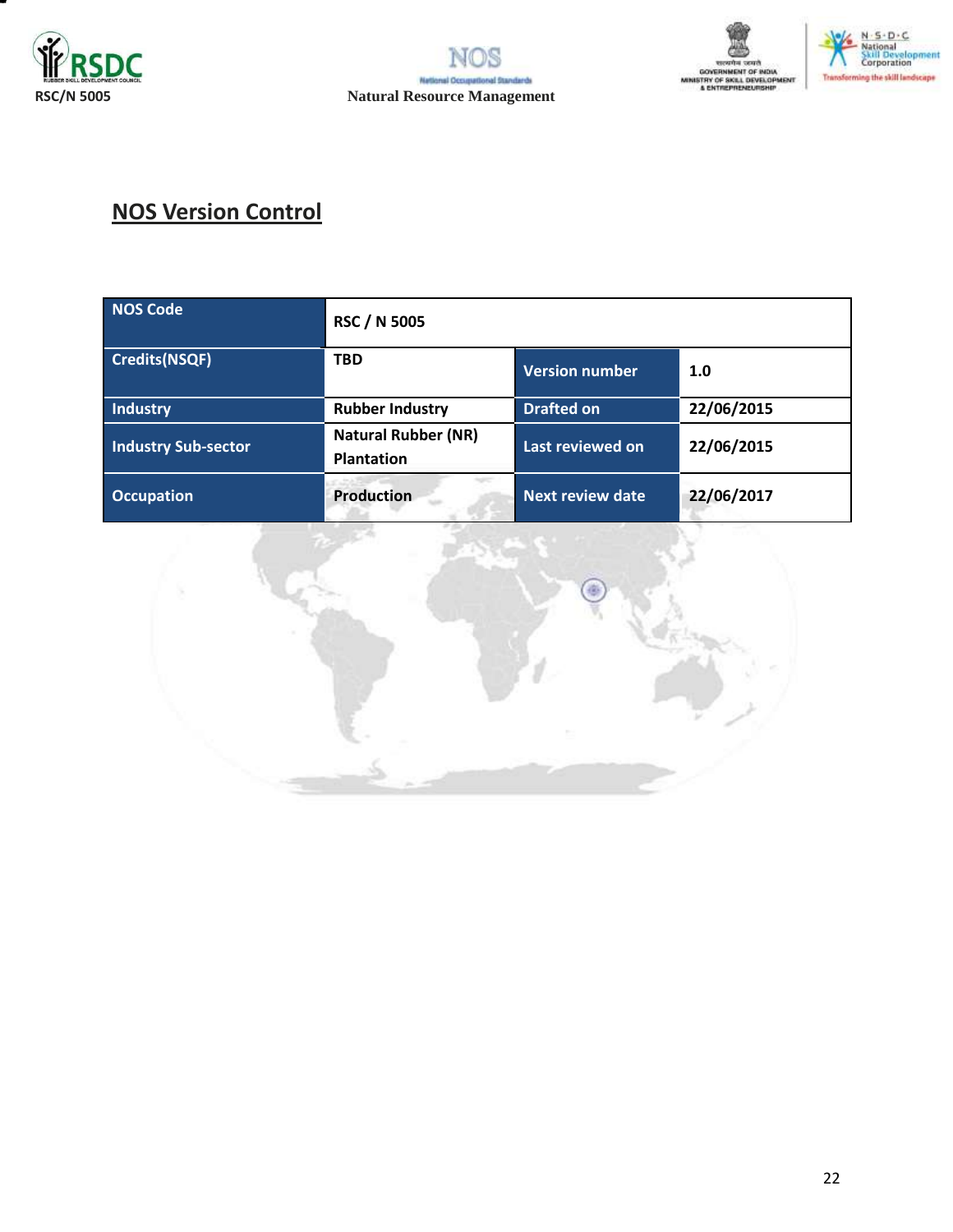

--------------------------------------------------------------------------------------------------------------------------------------





# **National Occupational Standard**

<span id="page-22-0"></span>

--------------------------------------------------------------------------------------------------------------------------------------

**Overview** 

**This unit is about providing feedback to higher authorities.**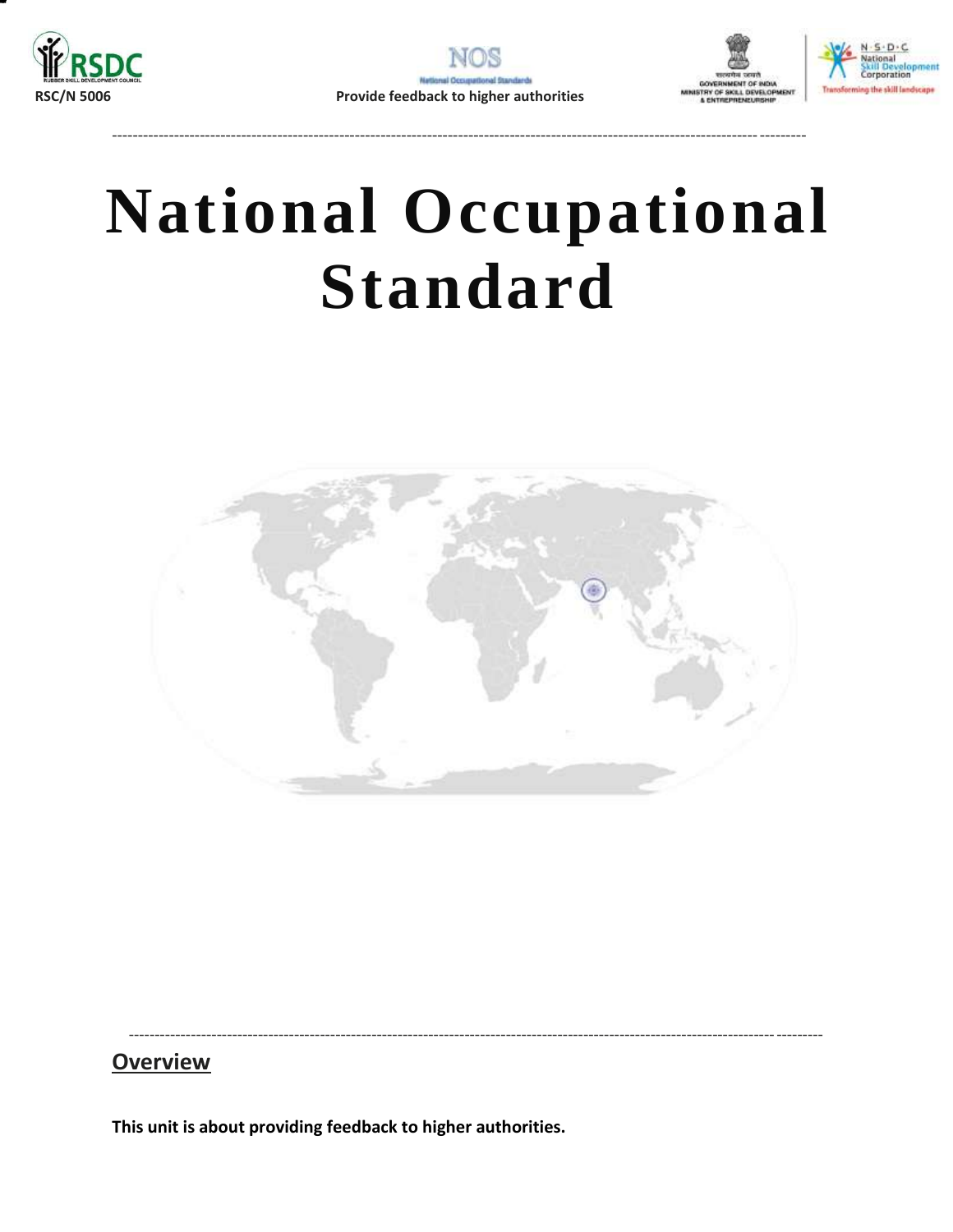



**RSC/N 5006 Provide feedback to higher authorities**





| <b>Unit Code</b>            | <b>RSC/N 5006</b>                                                                                                                                                                                                                                                                                                                                                                                                                                     |  |  |
|-----------------------------|-------------------------------------------------------------------------------------------------------------------------------------------------------------------------------------------------------------------------------------------------------------------------------------------------------------------------------------------------------------------------------------------------------------------------------------------------------|--|--|
| <b>Unit Title</b><br>(Task) | <b>Feed back to Higher Authorities</b>                                                                                                                                                                                                                                                                                                                                                                                                                |  |  |
| <b>Description</b>          | This unit is about providing feedback to higher authorities.                                                                                                                                                                                                                                                                                                                                                                                          |  |  |
| <b>Scope</b>                | This unit/task covers the following:<br>Feed back on innovations in practices/operations<br>$\bullet$<br>Feed back on incidence of trouble shooting<br>Feed back on indigenous knowledge (IK)/ indigenous technical<br>$\bullet$<br>knowledge (ITK) for evaluation and adoption<br>Feed back on socio-economic problems<br>$\bullet$<br>Feed back on conflicts<br>Feed back on shortages/surplus of inputs<br>Information on quality issues of inputs |  |  |

| Performance Criteria(PC) w.r.t the scope        |                                                                                                                                                                                                                                                                                                                           |  |  |
|-------------------------------------------------|---------------------------------------------------------------------------------------------------------------------------------------------------------------------------------------------------------------------------------------------------------------------------------------------------------------------------|--|--|
| <b>Element</b>                                  | <b>Performance Criteria</b>                                                                                                                                                                                                                                                                                               |  |  |
| <b>Feed back on innovations</b>                 | To be competent, the individual on the job must be able to:<br>PC1. Generate innovations through expertise<br>PC2. Report to the higher authorities for trial, modifications and evaluation<br>PC3. Implement/adopt the approved innovations                                                                              |  |  |
| Feed back on incidence of<br>trouble shooting   | PC4. Identify the issues requiring trouble shooting.<br>PC5. Report to the higher authorities for diagnosing and remedial action.<br>PC6. Carry out protection measures.<br>PC7. Report on the effectiveness of the control measures.<br>PC8. Report on the effect of climatic factors on the functioning of the factory. |  |  |
| <b>Feed back on indigenous</b><br>knowledge/ITK | PC9. Identify appropriate location specific indigenous knowledge<br>PC10. Report it to higher authorities for trial, evaluation and adoption with<br>modifications, if any<br>PC11. Report on the results of such trials                                                                                                  |  |  |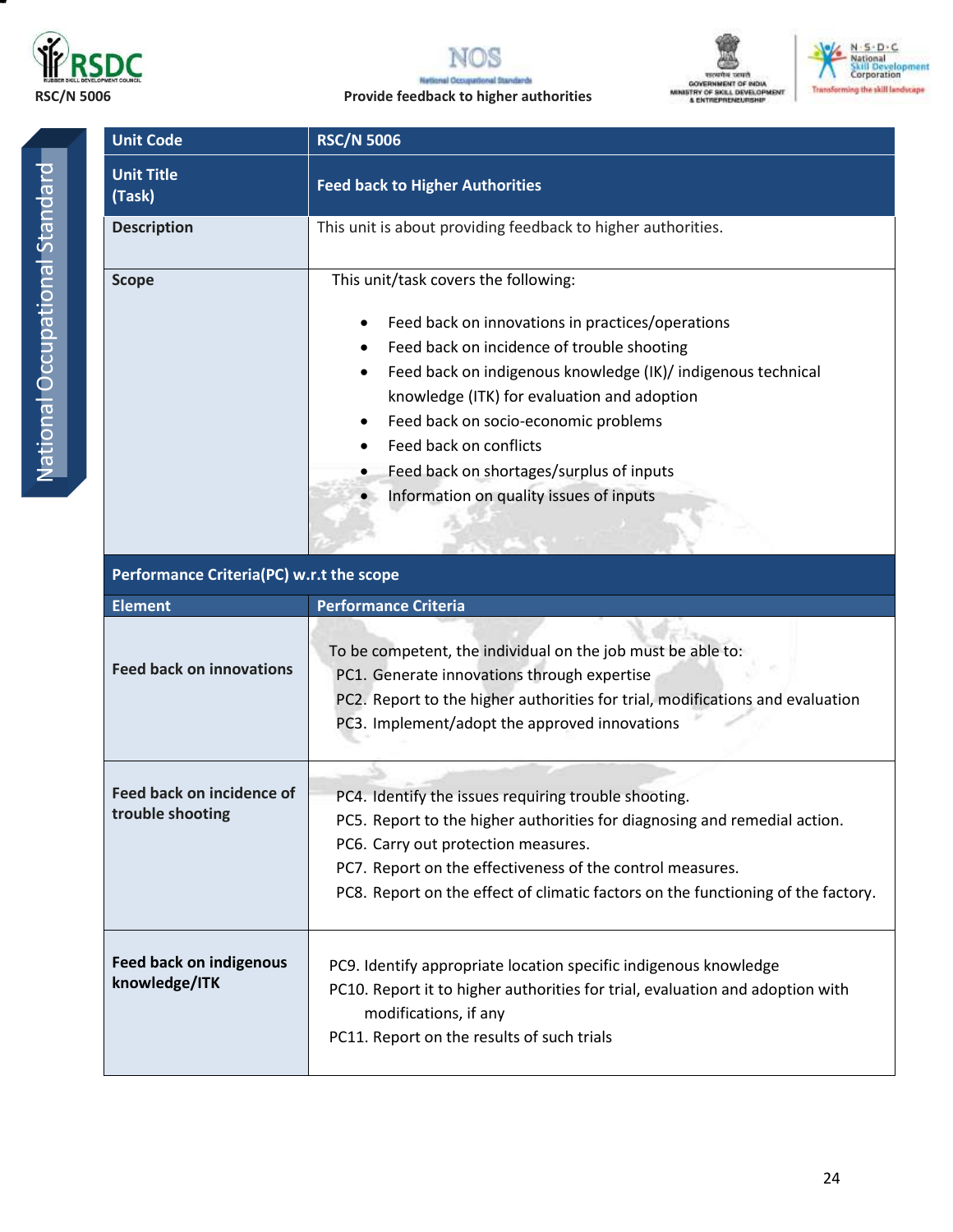

 $\mathbf{r}$ 

т



#### **RSC/N 5006 Provide feedback to higher authorities**





| Feed back on socio-<br>economic problems                                                            | PC12. Identify the socio-economic issues<br>PC13. Report it to higher authorities for investigation and solution<br>PC14. Extend possible help for solving such problems.                                                                                                                                                                                                                                                                                                                                                         |  |
|-----------------------------------------------------------------------------------------------------|-----------------------------------------------------------------------------------------------------------------------------------------------------------------------------------------------------------------------------------------------------------------------------------------------------------------------------------------------------------------------------------------------------------------------------------------------------------------------------------------------------------------------------------|--|
| <b>Feed back on conflicts</b>                                                                       | PC15. Aware of the conflict existing and its possible causes<br>PC16. Report it to the higher authority for resolving the issues<br>PC17. Extend possible help for solving the conflict                                                                                                                                                                                                                                                                                                                                           |  |
|                                                                                                     | PC18. Feed back on shortages/surplus of inputs<br>PC19.Information on quality issues of inputs                                                                                                                                                                                                                                                                                                                                                                                                                                    |  |
| <b>Feedback on inputs</b>                                                                           |                                                                                                                                                                                                                                                                                                                                                                                                                                                                                                                                   |  |
| <b>Knowledge and Understanding (K)</b>                                                              |                                                                                                                                                                                                                                                                                                                                                                                                                                                                                                                                   |  |
| A. Organizational<br>context<br>(Knowledge of the<br>company/<br>organization and<br>its processes) | The user/individual on the job needs to know and understand:<br>KA1. Importance of providing feedback for improvement<br>KA2. Importance of indigenous knowledge for evolving/adopting location<br>specific practices<br>KA3. Rectification/solution of problems/conflicts for the smooth functioning of<br>the factory.                                                                                                                                                                                                          |  |
| <b>B.</b> Technical<br>Knowledge                                                                    | The user/individual on the job needs to know and understand:<br>KB1. The need for ammoniating field latex and what happens when it is<br>centrifuged.<br>KB2. About latex production from rubber plantation<br>KB3. Impact of preventive maintenance on the performance of factory.<br>KB4. The indigenous practices for adoption for better performance<br>KB5. The local situations and come out with innovations through experience<br>KB6. Problem/conflict identification<br>KB7. Methods of reporting to higher authorities |  |
| <b>Skills (S) (Optional)</b>                                                                        |                                                                                                                                                                                                                                                                                                                                                                                                                                                                                                                                   |  |
| A. Core Skills/                                                                                     | <b>Writing Skills</b>                                                                                                                                                                                                                                                                                                                                                                                                                                                                                                             |  |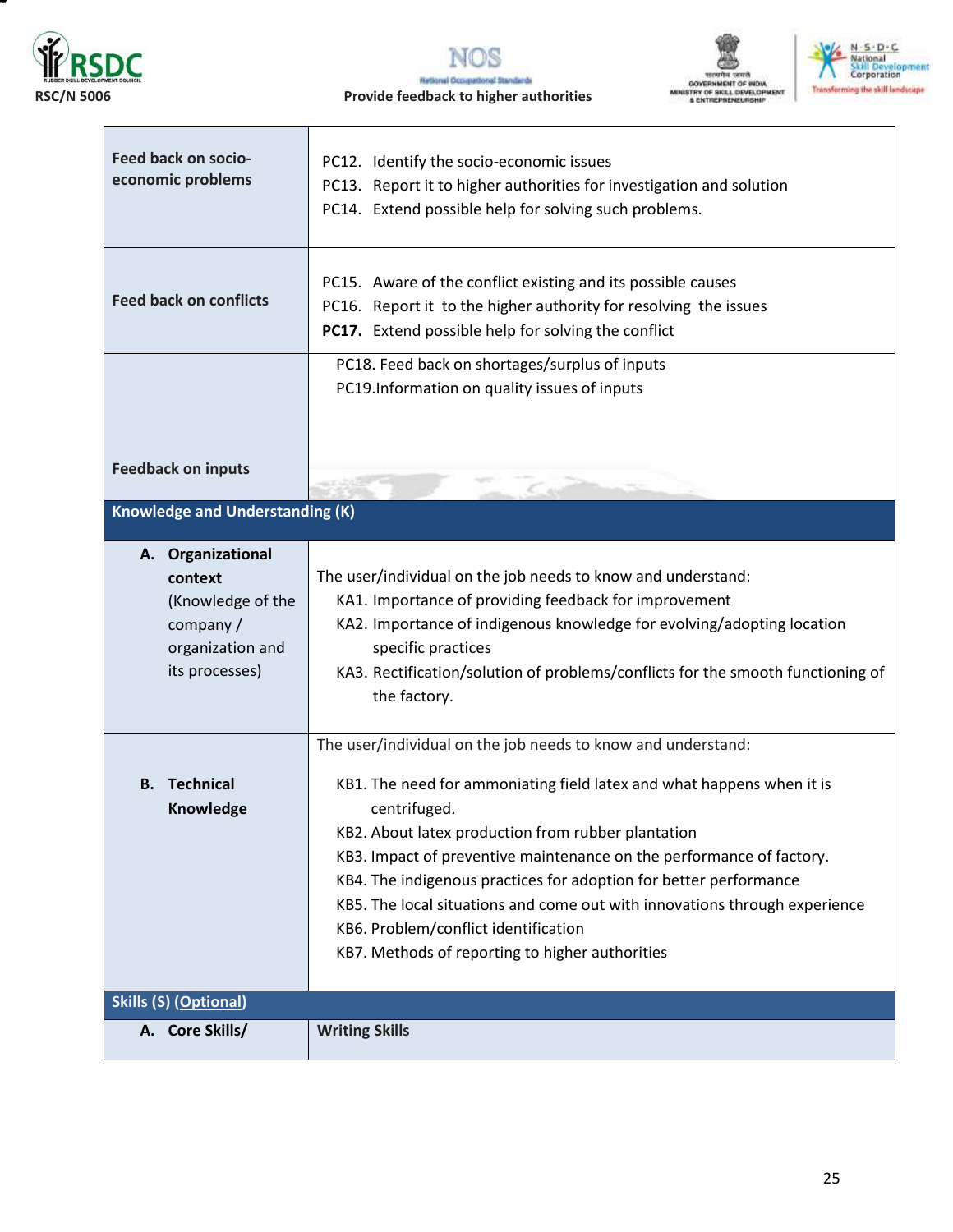



**MENT OF INDIA** MINISTRY OF SKILL DEVELOPMENT<br>& ENTREPRENEURSHIP



**RSC/N 5006 Provide feedback to higher authorities**

Nat

| <b>Generic Skills</b><br>The user/individual on the job needs to know and understand how to:<br>Prepare simple written documents to provide feedback to higher<br>SA1.<br>authorities<br>Convey ideas/information clearly in writing<br>SA2.<br><b>Reading Skills</b><br>The user/individual on the job needs to know and understand how to:<br>SA3. Read and understand the contents published in newspaper and other<br>publications<br>SA4. Read and understand images, diagrams, leaflets etc<br>SA5. Read written instructions, notices etc.<br><b>Oral Communication (Listening and Speaking skills)</b><br>The user/individual on the job needs to know and understand how to:<br>SA6. Express statements, opinions or information clearly so that the receiver<br>can hear and understand properly.<br>SA7. Respond appropriately to queries<br>SA8. Communicate effectively to Factory Manager, Supervisor, Head worker,<br>office staff and other workers<br><b>B.</b> Professional skills<br><b>Decision Making</b><br>The user/individual on the job needs to know and understand how to: |
|-------------------------------------------------------------------------------------------------------------------------------------------------------------------------------------------------------------------------------------------------------------------------------------------------------------------------------------------------------------------------------------------------------------------------------------------------------------------------------------------------------------------------------------------------------------------------------------------------------------------------------------------------------------------------------------------------------------------------------------------------------------------------------------------------------------------------------------------------------------------------------------------------------------------------------------------------------------------------------------------------------------------------------------------------------------------------------------------------------|
|                                                                                                                                                                                                                                                                                                                                                                                                                                                                                                                                                                                                                                                                                                                                                                                                                                                                                                                                                                                                                                                                                                       |
|                                                                                                                                                                                                                                                                                                                                                                                                                                                                                                                                                                                                                                                                                                                                                                                                                                                                                                                                                                                                                                                                                                       |
|                                                                                                                                                                                                                                                                                                                                                                                                                                                                                                                                                                                                                                                                                                                                                                                                                                                                                                                                                                                                                                                                                                       |
|                                                                                                                                                                                                                                                                                                                                                                                                                                                                                                                                                                                                                                                                                                                                                                                                                                                                                                                                                                                                                                                                                                       |
|                                                                                                                                                                                                                                                                                                                                                                                                                                                                                                                                                                                                                                                                                                                                                                                                                                                                                                                                                                                                                                                                                                       |
|                                                                                                                                                                                                                                                                                                                                                                                                                                                                                                                                                                                                                                                                                                                                                                                                                                                                                                                                                                                                                                                                                                       |
|                                                                                                                                                                                                                                                                                                                                                                                                                                                                                                                                                                                                                                                                                                                                                                                                                                                                                                                                                                                                                                                                                                       |
|                                                                                                                                                                                                                                                                                                                                                                                                                                                                                                                                                                                                                                                                                                                                                                                                                                                                                                                                                                                                                                                                                                       |
|                                                                                                                                                                                                                                                                                                                                                                                                                                                                                                                                                                                                                                                                                                                                                                                                                                                                                                                                                                                                                                                                                                       |
|                                                                                                                                                                                                                                                                                                                                                                                                                                                                                                                                                                                                                                                                                                                                                                                                                                                                                                                                                                                                                                                                                                       |
|                                                                                                                                                                                                                                                                                                                                                                                                                                                                                                                                                                                                                                                                                                                                                                                                                                                                                                                                                                                                                                                                                                       |
|                                                                                                                                                                                                                                                                                                                                                                                                                                                                                                                                                                                                                                                                                                                                                                                                                                                                                                                                                                                                                                                                                                       |
|                                                                                                                                                                                                                                                                                                                                                                                                                                                                                                                                                                                                                                                                                                                                                                                                                                                                                                                                                                                                                                                                                                       |
|                                                                                                                                                                                                                                                                                                                                                                                                                                                                                                                                                                                                                                                                                                                                                                                                                                                                                                                                                                                                                                                                                                       |
|                                                                                                                                                                                                                                                                                                                                                                                                                                                                                                                                                                                                                                                                                                                                                                                                                                                                                                                                                                                                                                                                                                       |
|                                                                                                                                                                                                                                                                                                                                                                                                                                                                                                                                                                                                                                                                                                                                                                                                                                                                                                                                                                                                                                                                                                       |
|                                                                                                                                                                                                                                                                                                                                                                                                                                                                                                                                                                                                                                                                                                                                                                                                                                                                                                                                                                                                                                                                                                       |
|                                                                                                                                                                                                                                                                                                                                                                                                                                                                                                                                                                                                                                                                                                                                                                                                                                                                                                                                                                                                                                                                                                       |
|                                                                                                                                                                                                                                                                                                                                                                                                                                                                                                                                                                                                                                                                                                                                                                                                                                                                                                                                                                                                                                                                                                       |
|                                                                                                                                                                                                                                                                                                                                                                                                                                                                                                                                                                                                                                                                                                                                                                                                                                                                                                                                                                                                                                                                                                       |
|                                                                                                                                                                                                                                                                                                                                                                                                                                                                                                                                                                                                                                                                                                                                                                                                                                                                                                                                                                                                                                                                                                       |
| Identify issues that should be reported to higher authorities and others<br>SB1.<br>which can be resolved at their level itself.                                                                                                                                                                                                                                                                                                                                                                                                                                                                                                                                                                                                                                                                                                                                                                                                                                                                                                                                                                      |
| <b>Plan and Organize</b>                                                                                                                                                                                                                                                                                                                                                                                                                                                                                                                                                                                                                                                                                                                                                                                                                                                                                                                                                                                                                                                                              |
| The user/individual on the job needs to know and understand how to:                                                                                                                                                                                                                                                                                                                                                                                                                                                                                                                                                                                                                                                                                                                                                                                                                                                                                                                                                                                                                                   |
| SB <sub>2</sub> .<br>Provide feedback various issues through appropriate channel.                                                                                                                                                                                                                                                                                                                                                                                                                                                                                                                                                                                                                                                                                                                                                                                                                                                                                                                                                                                                                     |
| <b>Customer centricity</b>                                                                                                                                                                                                                                                                                                                                                                                                                                                                                                                                                                                                                                                                                                                                                                                                                                                                                                                                                                                                                                                                            |
| <b>NA</b>                                                                                                                                                                                                                                                                                                                                                                                                                                                                                                                                                                                                                                                                                                                                                                                                                                                                                                                                                                                                                                                                                             |
| <b>Problem Solving</b>                                                                                                                                                                                                                                                                                                                                                                                                                                                                                                                                                                                                                                                                                                                                                                                                                                                                                                                                                                                                                                                                                |
| The user/individual on the job needs to know and understand how to:                                                                                                                                                                                                                                                                                                                                                                                                                                                                                                                                                                                                                                                                                                                                                                                                                                                                                                                                                                                                                                   |
| Suggest their own point of view for resolving the issues reported.<br>SB3.                                                                                                                                                                                                                                                                                                                                                                                                                                                                                                                                                                                                                                                                                                                                                                                                                                                                                                                                                                                                                            |

**Analytical Thinking**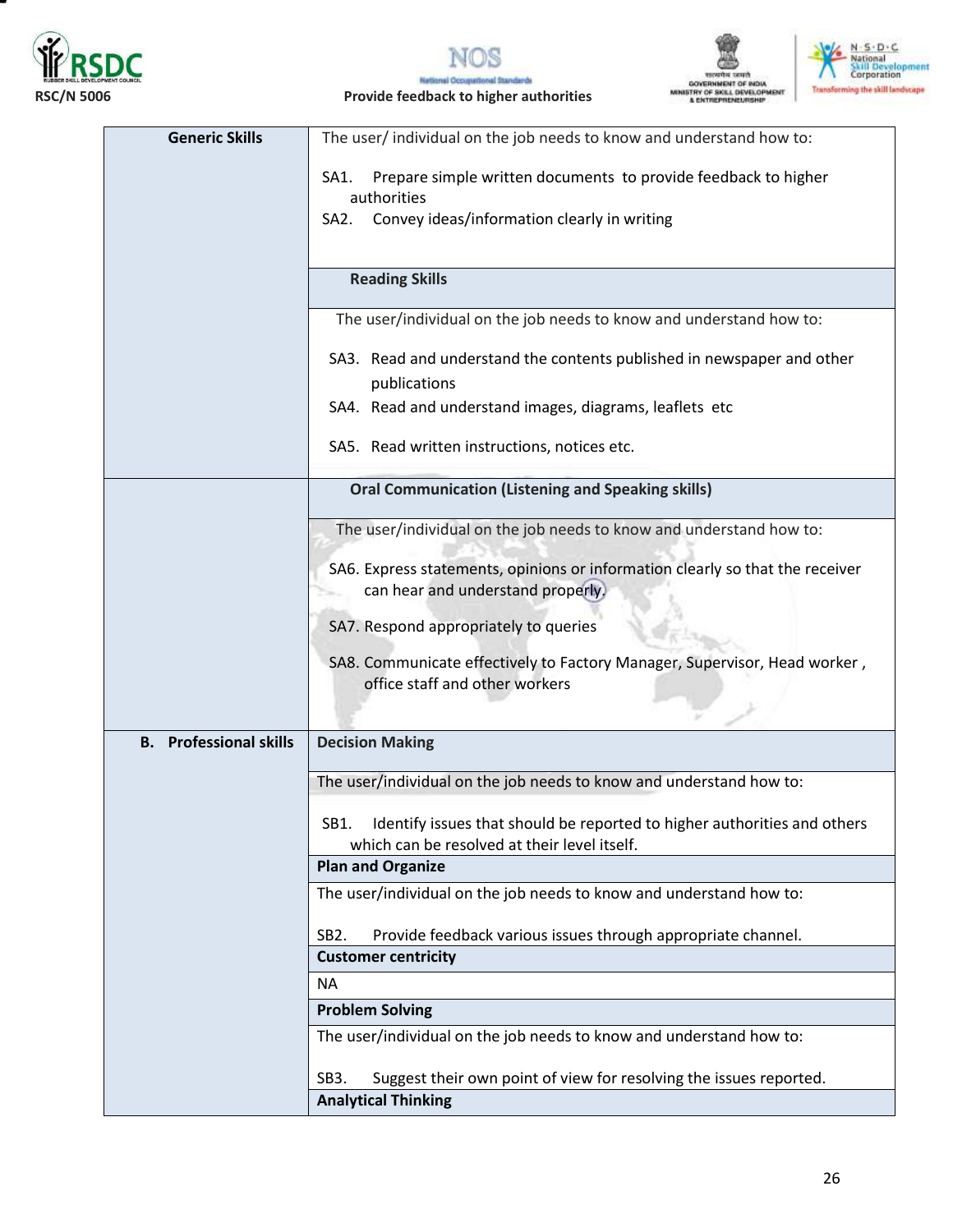







#### **RSC/N 5006 Provide feedback to higher authorities**

The user/individual on the job needs to know and understand how to: SB4. Report feedback to the higher authorities for trial, modifications and evaluation of innovations

**Critical Thinking**

NA

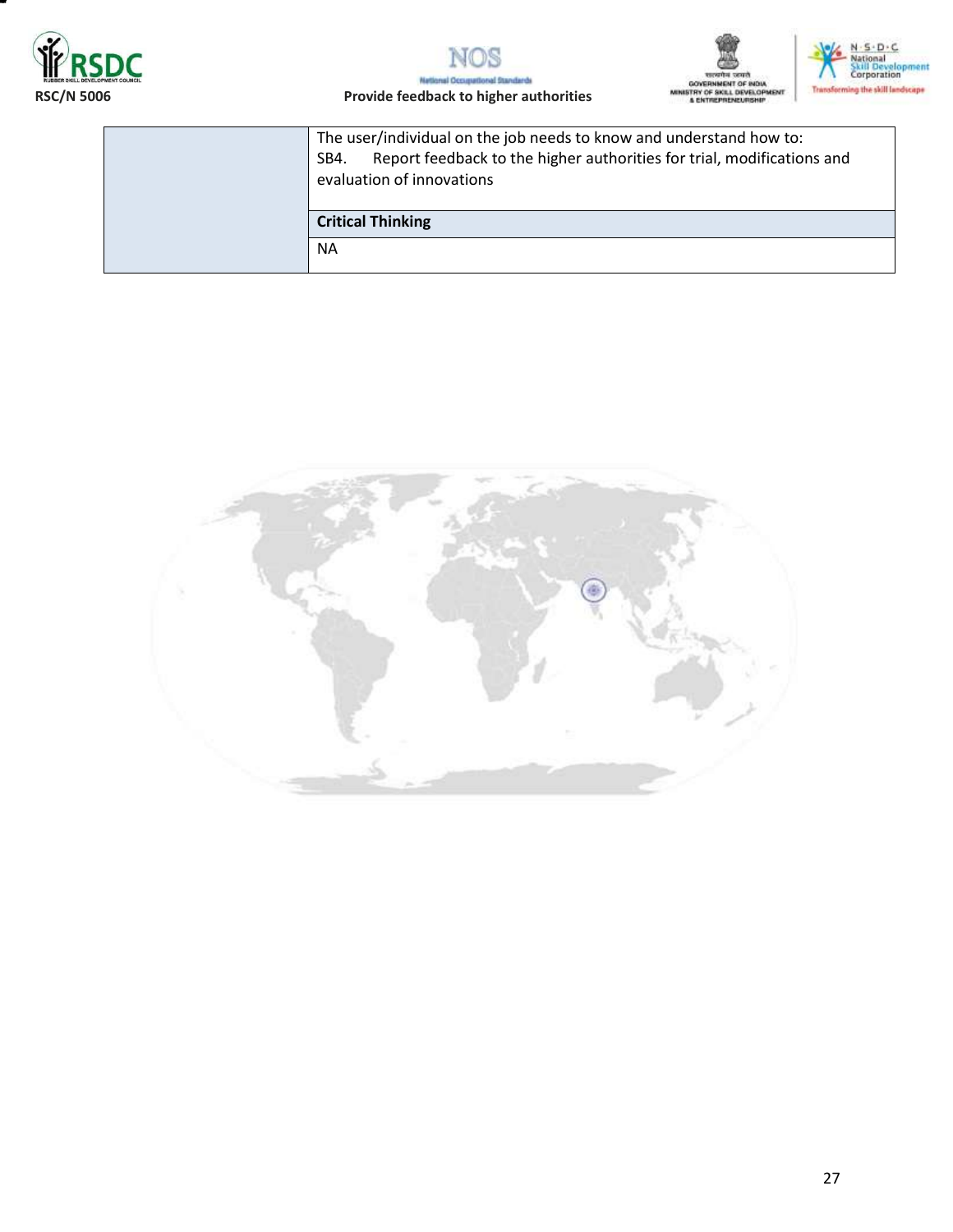







# **NOS Version Control**

| <b>NOS Code</b>            | <b>RSC / N 5006</b>                             |                         |            |
|----------------------------|-------------------------------------------------|-------------------------|------------|
| <b>Credits(NSQF)</b>       | <b>TBD</b>                                      | <b>Version number</b>   | 1.0        |
| <b>Industry</b>            | <b>Rubber Industry</b>                          | <b>Drafted on</b>       | 22/06/2015 |
| <b>Industry Sub-sector</b> | <b>Natural Rubber (NR)</b><br><b>Plantation</b> | Last reviewed on        | 22/06/2015 |
| <b>Occupation</b>          | <b>Production</b>                               | <b>Next review date</b> | 22/06/2017 |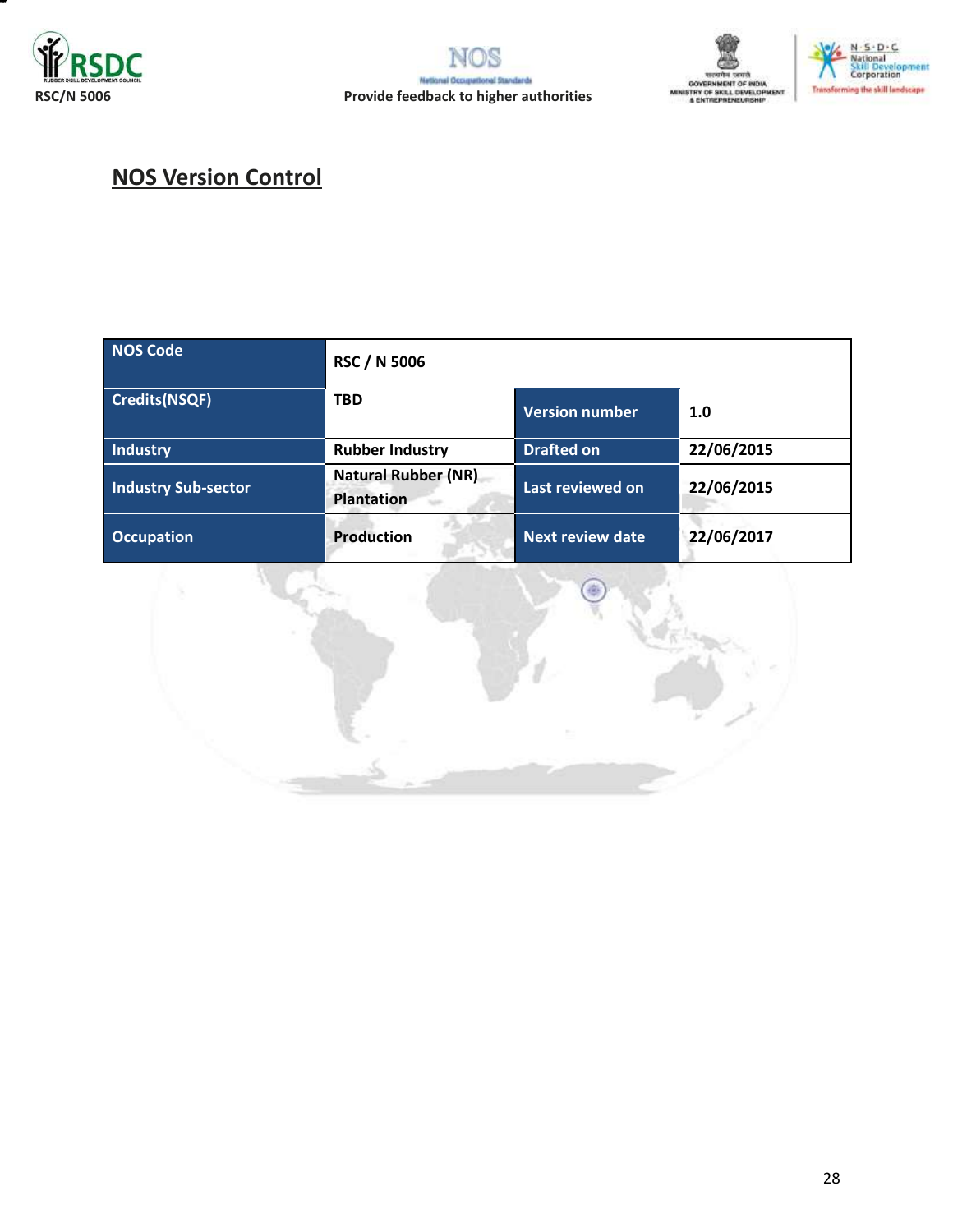### **CRITERIA FOR ASSESSMENT OF TRAINEES**

| <b>Job Role</b>             | <b>Rubber Plantation Supervisor</b>     |
|-----------------------------|-----------------------------------------|
| <b>Qualification Pack</b>   | RSC/Q 6106                              |
| <b>Sector Skill Council</b> | <b>Rubber Skill Development Council</b> |
|                             |                                         |

**Guidelines for Assessment** 

1. Criteria for assessment for each Qualification Pack will be created by the Sector Skill Council. Each Performance Criteria (PC) will be assigned marks proportional to its importance in NOS. SSC will also lay down proportion of marks for Theory and Skills Practical for each PC

2. The assessment for the theory part will be based on knowledge bank of questions created by the SSC

3. Individual assessment agencies will create unique question papers for theory part for each candidate at each examination/training center (as per assessment criteria below)

4. Individual assessment agencies will create unique evaluations for skill practical for every student at each examination/training center based on this criteria

5. To pass the Qualification Pack , every trainee should score a minimum of 70% in every NOS

6. In case of successfully passing only certain number of NOS's, the trainee is eligible to take subsequent assessment on the balance NOS's to pass the Qualification Pack

| <b>Assessment Strategy</b>                                       |                                   |                                                                                                                           |              | <b>Marks Allocation</b> |                  |  |
|------------------------------------------------------------------|-----------------------------------|---------------------------------------------------------------------------------------------------------------------------|--------------|-------------------------|------------------|--|
| <b>NOS</b>                                                       | <b>Elements</b>                   | <b>Performance Criteria</b>                                                                                               | <b>Total</b> | <b>Theory</b>           | <b>Practical</b> |  |
| . RSC/N 6107<br>Supervise<br>rubber<br>plantation<br>development | Preparation of<br>plantation area | PC1. Cleanliness of the plantation area by getting weeds/bushes and<br>debris from previous plantation burnt and removed. | 4            |                         |                  |  |
|                                                                  |                                   | PC2. Preparation and maintenance of the estate road                                                                       | 4            |                         |                  |  |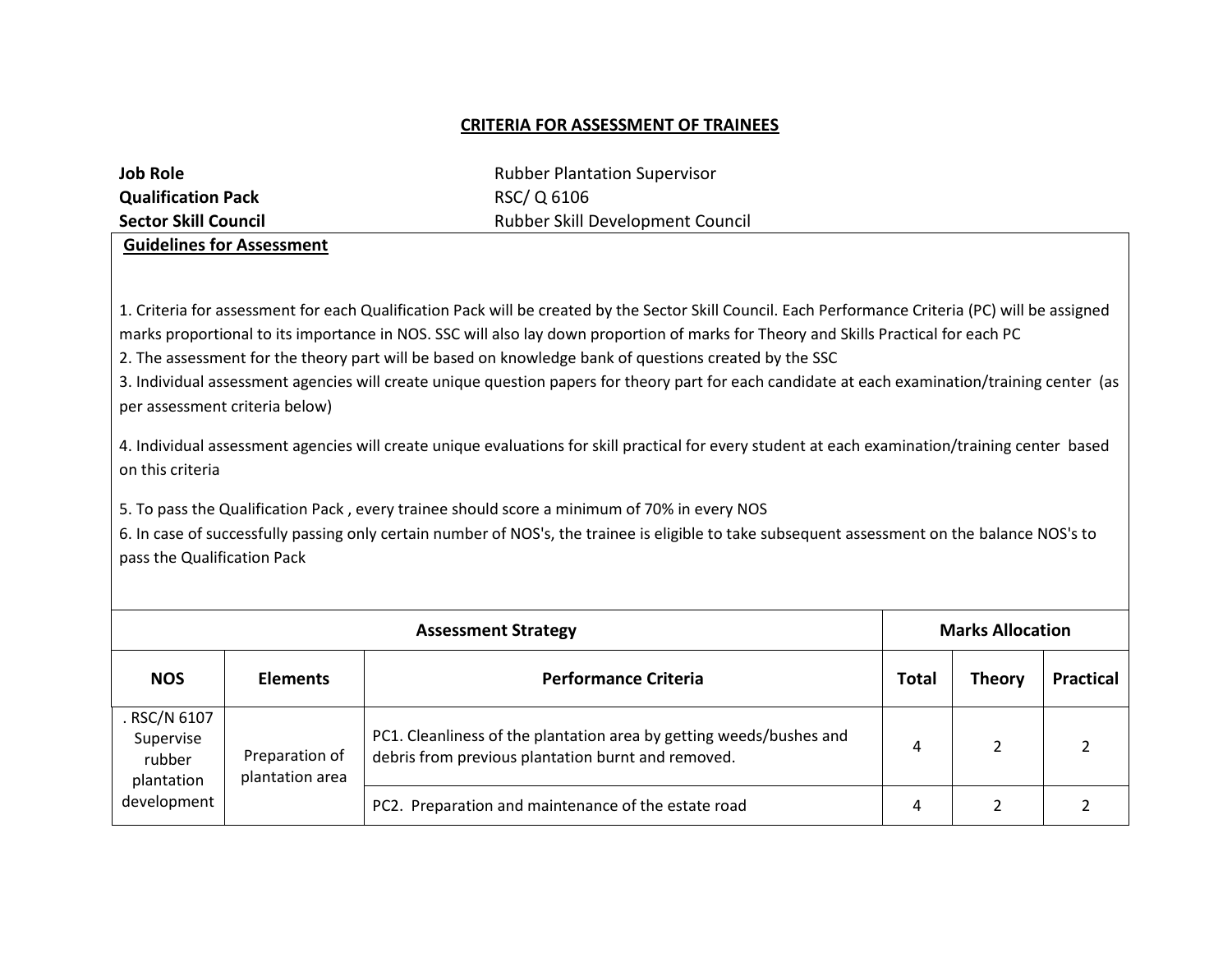| and<br>maintenance |                 | PC3. Proper lining, peg marking, pitting and refilling done                                                                                                         | 4              | $\overline{2}$                                                                                | $\overline{2}$                  |
|--------------------|-----------------|---------------------------------------------------------------------------------------------------------------------------------------------------------------------|----------------|-----------------------------------------------------------------------------------------------|---------------------------------|
|                    |                 | PC4. Preparation of Terraces of appropriate dimensions and design                                                                                                   | 4              | 2                                                                                             | $\overline{2}$                  |
|                    |                 | PC5. Plantation work done for soil/water conservation and<br>retention of moisture.                                                                                 | 6              | 4                                                                                             | $\overline{2}$                  |
|                    |                 | PC6. Provide for necessary drainage facilities in steep land to prevent<br>landslide during heavy rains.                                                            | 6              | 4                                                                                             | $\overline{2}$                  |
|                    |                 | PC7. Proper loading, unloading of planting materials/other inputs and<br>shifting to planting site with no/minimal damage.                                          | $\overline{2}$ | $\overline{2}$<br>$\mathbf{0}$<br>$\overline{2}$<br>$\overline{2}$<br>$\overline{2}$<br>2     |                                 |
|                    | Plantation      | PC8. Selection of quality planting materials, budded stumps/ polybag /<br>root trainer plants.                                                                      | 4              |                                                                                               |                                 |
|                    |                 | PC9. Planting in pits with proper attention and provide support during<br>the plantation work                                                                       | 4              |                                                                                               |                                 |
|                    |                 | PC10. Selection of suitable leguminous cover crop, treatment<br>of seeds, basal manuring and planting.                                                              | 4              | $\overline{2}$                                                                                | $\overline{2}$                  |
|                    |                 | PC11. Taking appropriate control measures against leaf/stem/root<br>diseases using recommended fungicides / pesticides / insecticide                                | 4              | $\overline{2}$                                                                                | $\overline{2}$                  |
|                    | Disease Control | PC12. Selection of the cheapest and most efficient weed control<br>methods - manual /chemical/mechanical.                                                           | $\overline{2}$ | $\overline{2}$                                                                                | $\mathbf{0}$                    |
|                    |                 | PC13. Get the selective manuring done for weaker plants                                                                                                             | 2              | $\overline{2}$                                                                                | $\mathbf 0$                     |
|                    |                 | PC14. Treatment for nutritional deficiency diseases, if needed.                                                                                                     | 4              | $\overline{2}$<br>$\overline{2}$<br>4<br>$\mathbf 0$<br>4<br>$\overline{2}$<br>$\overline{2}$ | $\overline{2}$                  |
|                    |                 | PC15. Proper application of fertilizer as per the requirement.                                                                                                      |                |                                                                                               | $\overline{2}$<br>2<br>$\Omega$ |
|                    | Maintenance     | PC16. Pruning of lower branches and mulching plant bases using dried<br>leaves/ providing shade baskets to reduce heating of soil and to<br>preserve soil moisture. |                |                                                                                               |                                 |
|                    |                 | PC17. White washing done for the brown portion of the plants using<br>lime/clay to reduce heat absorption.                                                          |                |                                                                                               |                                 |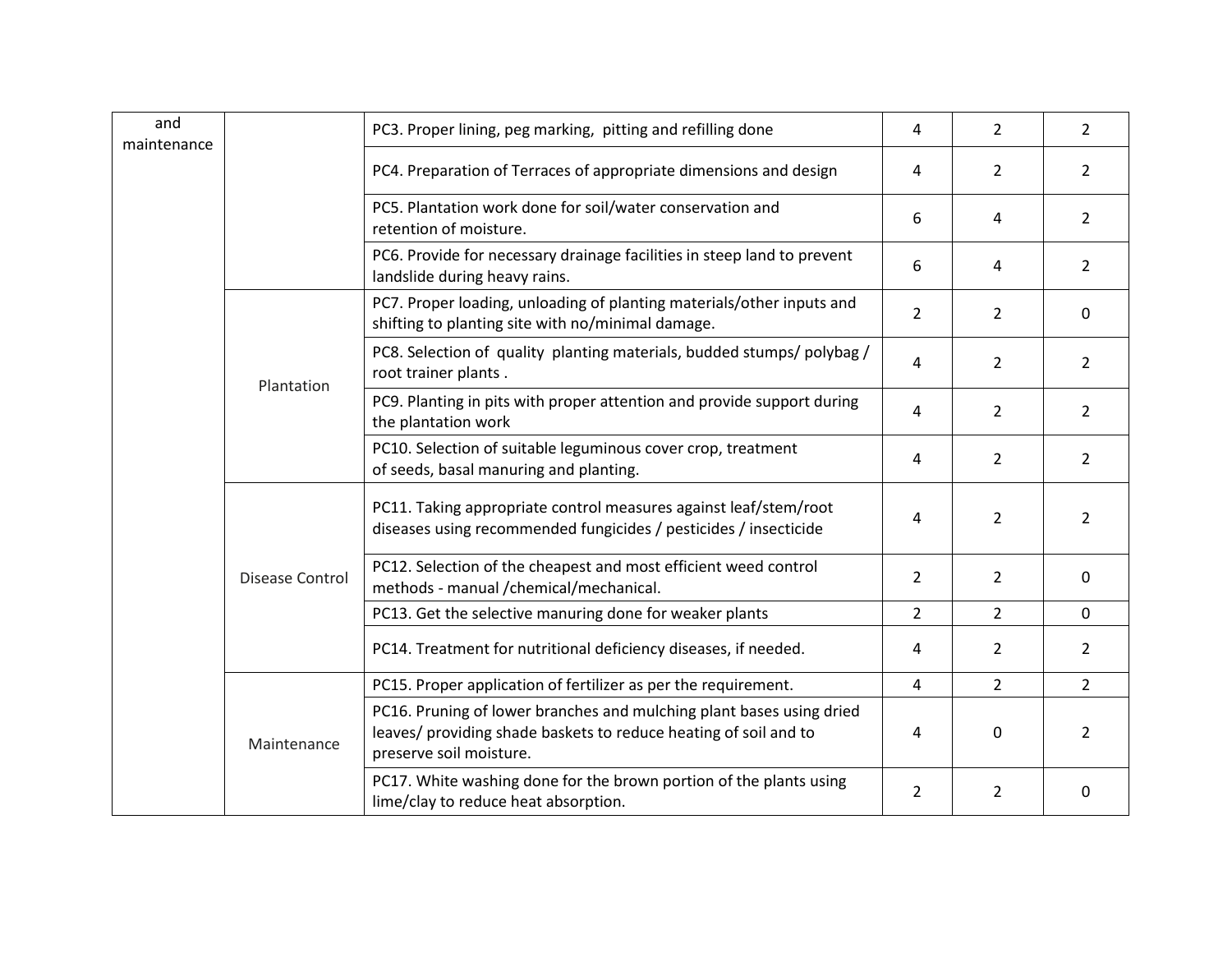|                          |                         | PC18.Replacement of vacant planting points done using healthy<br>advanced planting materials.                                | 4              | $\overline{2}$ | $\overline{2}$ |
|--------------------------|-------------------------|------------------------------------------------------------------------------------------------------------------------------|----------------|----------------|----------------|
|                          |                         | PC19. Repair/maintenance of terrace/soil/stone bunds                                                                         | $\overline{2}$ | $\overline{2}$ | $\Omega$       |
|                          |                         | PC20. Providing sufficient support to plants in wind prone areas.                                                            | $\overline{2}$ | $\overline{2}$ | $\Omega$       |
|                          |                         | PC21. Raising of wind belt in wind prone areas.                                                                              | 4              | $\overline{2}$ | $\overline{2}$ |
|                          |                         | PC22. Making fire belt during summer season.                                                                                 | 4              | $\overline{2}$ | $\overline{2}$ |
|                          |                         | PC23. Raising of appropriate intercrops with the given resources                                                             | $\overline{2}$ | $\overline{2}$ | $\Omega$       |
|                          | Intercrop               | PC24. Maintaining intercrops along with plantation                                                                           | $\overline{2}$ | $\overline{2}$ | $\overline{2}$ |
|                          |                         | PC25. Proper harvesting of intercrop                                                                                         | 4              | $\overline{2}$ | $\overline{2}$ |
|                          | Workforce<br>Management | PC26. Maintenance of the check roll and proper distribution of the work<br>among the workers                                 | 4              | $\overline{2}$ | $\overline{2}$ |
|                          |                         | PC27. Evaluate the quality of the work and completion of the assigned<br>task.                                               | $\overline{2}$ | $\overline{2}$ | $\Omega$       |
|                          |                         | PC28. Timely reporting to the manager about the progress of work,<br>issues if any, action plan to complete the pending work | $\overline{2}$ | $\overline{2}$ | $\Omega$       |
|                          |                         | PC29. Forwarding the applications for leave and other personal claims<br>received from the workers as per the procedure.     | $\overline{2}$ | $\overline{2}$ | $\Omega$       |
|                          |                         | PC30. Punctuality in the workers performance.                                                                                | $\overline{2}$ | $\mathbf 0$    | $\overline{2}$ |
|                          |                         |                                                                                                                              | 100            | 60             | 40             |
| 2.RSC/N<br>5003 To carry | Inspection              | PC1. Ensure that total range of checks are regularly and consistently<br>performed                                           | 8              | $\overline{2}$ | 6              |
|                          |                         |                                                                                                                              |                |                |                |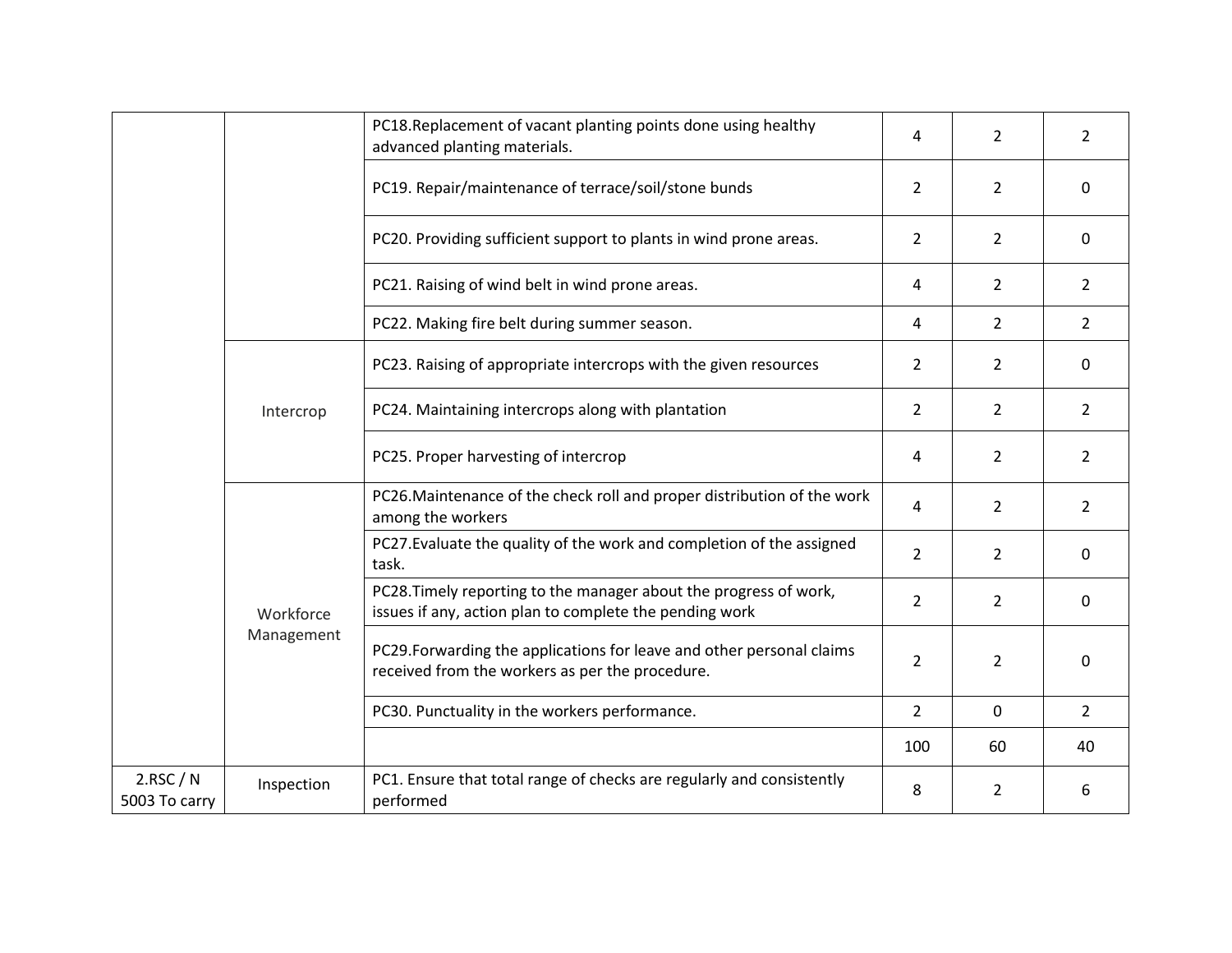| out quality<br>checks                              |                                | PC2. Use appropriate measuring instruments, equipment, tools,<br>accessories etc, as required            | 6              | $\overline{2}$ | 4              |
|----------------------------------------------------|--------------------------------|----------------------------------------------------------------------------------------------------------|----------------|----------------|----------------|
|                                                    | Analysis                       | PC3. Identify non-conformities to quality assurance standards                                            | 6              | 4              | $\overline{2}$ |
|                                                    |                                | PC4. Identify potential causes of non-conformities to quality assurance<br>standards                     | 8              | 4              | 4              |
|                                                    |                                | PC5. Identify impact on final product due to non-conformance to<br>company standards                     | 6              | $\overline{2}$ | 4              |
|                                                    |                                | PC6. Evaluating the need for action to ensure that problems do not<br>recur                              | 8              | 4              | 4              |
|                                                    |                                | PC7. Suggest corrective action to address problem                                                        | 6              | $\overline{2}$ | 4              |
|                                                    |                                | PC8. Review effectiveness of corrective action                                                           | $\overline{7}$ | $\overline{2}$ | 5              |
|                                                    |                                | PC9. Interpret the results of the quality check correctly                                                | 6              | $\overline{2}$ | 4              |
|                                                    |                                | PC10. Take up results of the findings with QC in charge/appropriate<br>authority.                        | 6              | $\overline{2}$ | 4              |
|                                                    |                                | PC11. Take up the results of the findings within stipulated time                                         | 6              | $\overline{2}$ | 4              |
|                                                    | Reporting                      | PC12. Record of results of action taken                                                                  | 6              | 4              | $\overline{2}$ |
|                                                    |                                | PC13. Record adjustments not covered by established procedures for<br>future reference                   | $\overline{7}$ | $\overline{2}$ | 5              |
|                                                    |                                | PC14. Review effectiveness of action taken                                                               | 8              | 4              | 4              |
|                                                    |                                | PC15. Follow reporting procedures where the cause of defect cannot be<br>identified                      | 6              | $\overline{2}$ | 4              |
|                                                    |                                |                                                                                                          | 100            | 40             | 60             |
|                                                    | Natural resource<br>management | PC1. The possibilities and causes for soil erosion                                                       | 4              | $\overline{2}$ | $\overline{2}$ |
| 3. RSC/N<br>5006 Natural<br>Resource<br>Management |                                | PC2. Timely repairs/maintenance of terrace, silt pits, soil/stone bunds,<br>to check soil/water erosion. | $\overline{2}$ | 0              | $\overline{2}$ |
|                                                    |                                | PC3. Correct method of drainage making.                                                                  | 4              | $\overline{2}$ | $\overline{2}$ |
|                                                    |                                | PC4. Hedge maintenance.                                                                                  | 4              | 4              | $\Omega$       |
|                                                    |                                | PC5. Protection of water source from pollution                                                           | 6              | 4              | $\overline{2}$ |
|                                                    |                                | PC6. Rain water harvesting.                                                                              | 6              | $\overline{4}$ | $\overline{2}$ |
|                                                    |                                |                                                                                                          |                |                |                |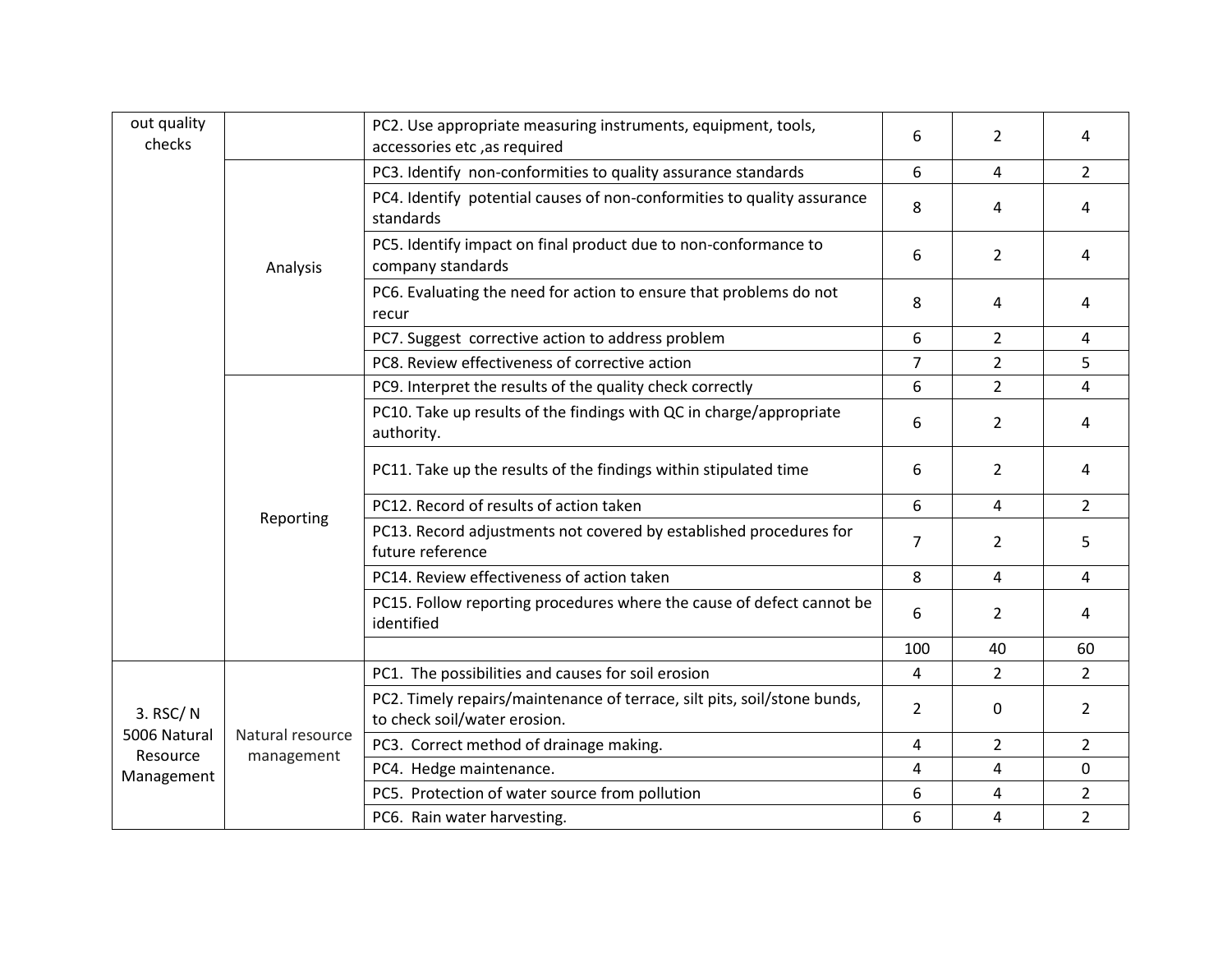|          |                                                                        | PC7. Judicious use of water during irrigation.                                                                                          | 4   | $\overline{2}$ | $\overline{2}$ |
|----------|------------------------------------------------------------------------|-----------------------------------------------------------------------------------------------------------------------------------------|-----|----------------|----------------|
|          |                                                                        | PC8. Mulching for soil and moisture conservation.                                                                                       | 4   | $\overline{2}$ | $\overline{2}$ |
|          |                                                                        | PC9. Avoiding excess dosage of fertilisers and chemicals to minimise<br>damage to soil microflora.                                      | 6   | 4              | $\overline{2}$ |
|          |                                                                        | PC10. Cover crop management.                                                                                                            | 6   | 4              | $\overline{2}$ |
|          |                                                                        | PC11. Importance of premise cleanliness                                                                                                 | 4   | $\overline{2}$ | $\overline{2}$ |
|          |                                                                        | PC12. Collection and storage of empty containers, worn out polythene<br>bags, fertilizer bags etc from the field for reuse /disposal.   | 4   | 2              | 2              |
|          | Waste<br>management &<br>Health care<br>Input (chemical)<br>management | PC13. Use of personal protective devices to minimize damages while<br>using fungicides and other chemicals, weed cutter, chain saw etc. | 6   | 4              | $\overline{2}$ |
|          |                                                                        | PC14. Timely detection and treatment for diseases to avoid over-<br>dosage of chemicals.                                                | 6   | 4              | $\overline{2}$ |
|          |                                                                        | PC15. Prevention of diseases through appropriate management<br>strategies to avoid excessive use of fungicides.                         | 4   | $\overline{2}$ | $\overline{2}$ |
|          |                                                                        | PC16. Destroy sources of mosquito breeding to control possible<br>epidemics                                                             | 6   | 4              | 2              |
|          |                                                                        | PC17. Awareness about consequences of chemical contamination.                                                                           | 4   | $\overline{2}$ | 2              |
|          |                                                                        | PC18. Use of chemical fertilizers and other chemicals only as per<br>recommendations.                                                   | 6   | 4              | $\overline{2}$ |
|          |                                                                        | PC19. Spraying & handlings of chemicals using hood, masks, gloves etc.                                                                  | 6   | 4              | $\overline{2}$ |
|          |                                                                        | PC20. Usage of organic and bio-fertilizers.                                                                                             | 4   | $\overline{2}$ | $\overline{2}$ |
|          |                                                                        | PC21. Usage of plant growth hormones and bio-control measures<br>against diseases.                                                      | 4   | $\overline{2}$ | $\overline{2}$ |
|          |                                                                        |                                                                                                                                         | 100 | 60             | 40             |
| 4. RSC/N | Feed back on                                                           | PC1. Generate innovations through expertise                                                                                             | 6   | $\overline{2}$ | 4              |